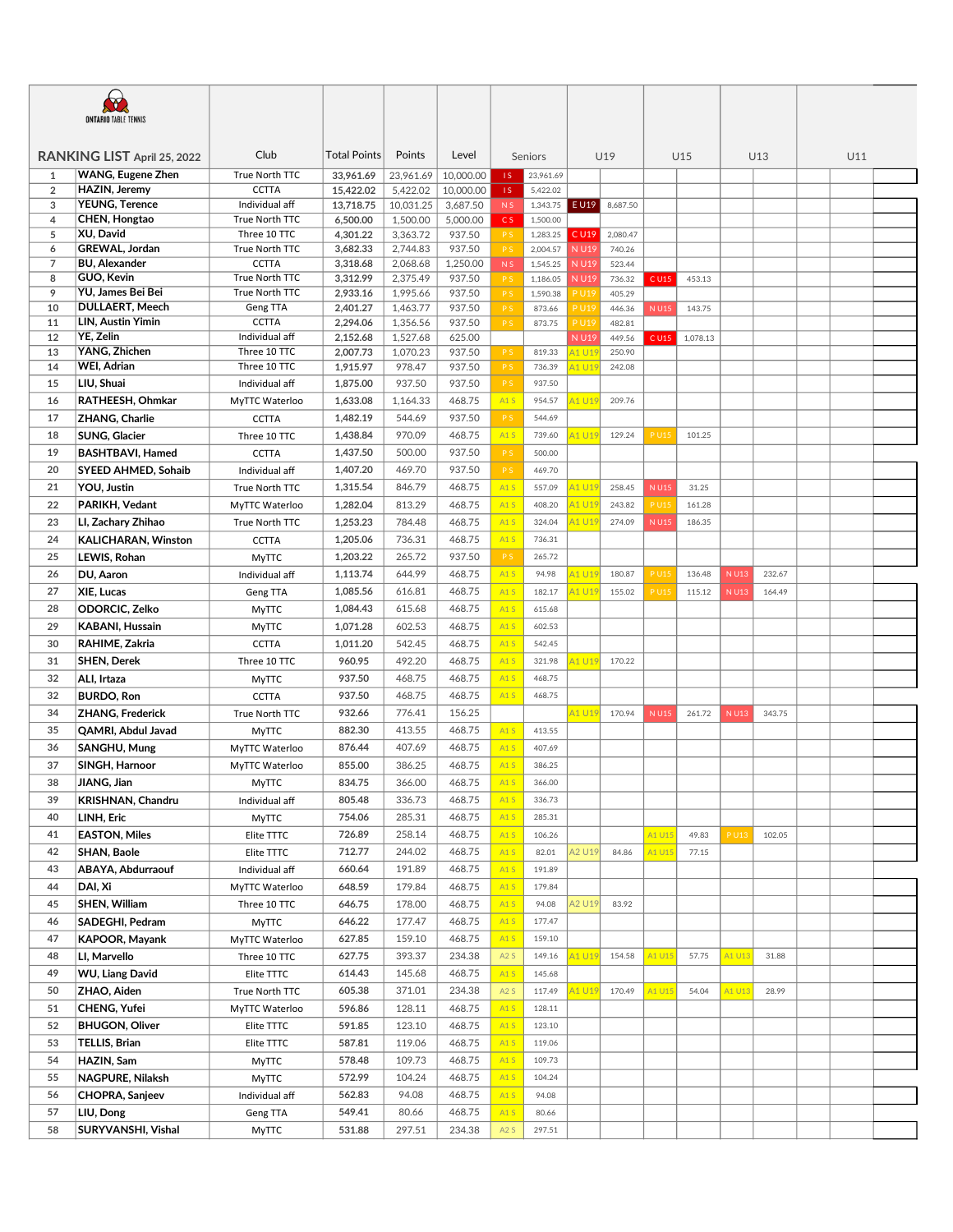| <b>ONTARIO TABLE TENNIS</b> |                             |                        |                     |        |        |                  |         |               |        |        |       |             |        |       |       |       |
|-----------------------------|-----------------------------|------------------------|---------------------|--------|--------|------------------|---------|---------------|--------|--------|-------|-------------|--------|-------|-------|-------|
|                             | RANKING LIST April 25, 2022 | Club                   | <b>Total Points</b> | Points | Level  |                  | Seniors |               | U19    |        | U15   |             | U13    | U11   |       |       |
| 59                          | CHARBONNEAU, Stã©Pha        | Ottawa TTC             | 531.16              | 62.41  | 468.75 | A1S              | 62.41   |               |        |        |       |             |        |       |       |       |
| 59                          | KUMAR, Mohit                | <b>MyTTC</b>           | 531.16              | 62.41  | 468.75 | A1S              | 62.41   |               |        |        |       |             |        |       |       |       |
| 61                          | CHEN, Jaelen                | True North TTC         | 523.95              | 289.58 | 234.38 | A2S              | 83.89   |               |        | A1 U15 | 98.24 | P U13       | 107.44 |       |       |       |
| 62                          | <b>SHAN, Hongze</b>         | True North TTC         | 521.50              | 52.75  | 468.75 | A1S              | 32.73   |               |        | A1 U15 | 4.39  | N U13       | 15.63  |       |       |       |
| 63                          | LEE, Yiu Kee                | Individual aff         | 511.32              | 276.94 | 234.38 | A2S              | 276.94  |               |        |        |       |             |        |       |       |       |
| 64                          | ROSAL, Rj Carbero           | Individual aff         | 484.93              | 250.56 | 234.38 | A2S              | 60.83   | A1 U19        | 189.73 |        |       |             |        |       |       |       |
| 65                          | <b>MUDRY DANISCH, Eliot</b> | Individual aff         | 477.19              | 242.82 | 234.38 | A2S              | 116.60  | <b>42 U19</b> | 60.79  | A1 U15 | 65.43 |             |        |       |       |       |
| 66                          | SINGH, Gunraj               | Individual aff         | 476.47              | 242.09 | 234.38 | A2S              | 242.09  |               |        |        |       |             |        |       |       |       |
| 67                          | CERNA, Giancarlo            | MyTTC                  | 448.42              | 214.04 | 234.38 | A2S              | 214.04  |               |        |        |       |             |        |       |       |       |
| 68                          | WEI, Alec                   | Geng TTA               | 419.76              | 185.39 | 234.38 | A2S              | 13.40   | <b>42 U19</b> | 65.10  | A2 U15 | 16.89 | P U13       | 90.01  |       |       |       |
| 69                          | XIONG, Malcolm Jingian      | Three 10 TTC           | 402.29              | 167.91 | 234.38 | A2S              | 45.10   |               |        |        |       | A1 U13      | 41.61  | P U11 | 81.20 | 29.30 |
| 70                          | <b>MOKHOV, Andrey</b>       |                        | 394.91              | 160.53 | 234.38 | A2S              | 160.53  |               |        |        |       |             |        |       |       |       |
| 71                          | <b>KERWIN, Emile Schaaf</b> | My TTC<br><b>MyTTC</b> | 382.21              | 147.83 | 234.38 | A2S              | 147.83  |               |        |        |       |             |        |       |       |       |
| 72                          | TAKATSU, Yuji               | Individual aff         | 375.98              | 141.60 | 234.38 | A2S              | 80.39   |               |        | A2 U15 | 33.01 | A1 U13      | 28.20  |       |       |       |
| 73                          | <b>CHONG, Herbert</b>       |                        | 362.64              | 128.27 | 234.38 | A2S              | 128.27  |               |        |        |       |             |        |       |       |       |
| 74                          |                             | <b>CCTTA</b>           | 358.45              |        | 234.38 | A2S              | 82.25   |               |        | A2 U15 | 41.82 |             |        |       |       |       |
|                             | CHEN, Jerry                 | MyTTC Waterloo         |                     | 124.07 |        |                  |         |               |        |        |       |             |        |       |       |       |
| 75                          | TANDON, Tarun               | Ottawa TTC             | 355.48              | 121.11 | 234.38 | A2S              | 121.11  |               |        |        |       |             |        |       |       |       |
| 76                          | ALI, Amil                   | <b>MyTTC</b>           | 354.77              | 120.40 | 234.38 | A2S              | 120.40  |               |        |        |       |             |        |       |       |       |
| 76                          | MITHANI, Rahim              | <b>MyTTC</b>           | 354.77              | 120.40 | 234.38 | A2S              | 120.40  |               |        |        |       |             |        |       |       |       |
| 78                          | <b>MITRA, Ronit</b>         | <b>MyTTC</b>           | 347.68              | 113.31 | 234.38 | A2S              | 113.31  |               |        |        |       |             |        |       |       |       |
| 79                          | ZHANG, Kenny Fengjia        | <b>GTTC Academy</b>    | 344.10              | 109.73 | 234.38 | A2S              | 7.43    |               |        | A2 U15 | 0.75  | <b>PU13</b> | 22.53  | P U11 | 79.02 | 29.30 |
| 80                          | MAH, Zachary                | Elite TTTC             | 342.24              | 107.87 | 234.38 | A2S              | 4.92    |               |        |        |       | P U13       | 80.16  | P U11 | 22.78 | 29.30 |
| 81                          | AMIR, Kamran                | MyTTC                  | 341.40              | 107.02 | 234.38 | A2S              | 107.02  |               |        |        |       |             |        |       |       |       |
| 82                          | <b>HUANG, Hongjian</b>      | Elite TTTC             | 338.26              | 103.88 | 234.38 | A2S              | 103.88  |               |        |        |       |             |        |       |       |       |
| 83                          | LAO, Dong                   | <b>MyTTC</b>           | 337.45              | 103.08 | 234.38 | A2S              | 20.42   | <b>42 U19</b> | 82.66  |        |       |             |        |       |       |       |
| 84                          | <b>WANG, Aaron</b>          | True North TTC         | 325.13              | 90.76  | 234.38 | A2S              | 2.19    |               |        | A2 U15 | 18.81 | P U13       | 69.75  |       |       |       |
| 85                          | <b>HUANG, Xiong Tian</b>    | <b>CCTTA</b>           | 323.15              | 88.77  | 234.38 | A2S              | 88.77   |               |        |        |       |             |        |       |       |       |
| 86                          | RONG, Stephen               | <b>MyTTC</b>           | 322.75              | 88.37  | 234.38 | A2S              | 88.37   |               |        |        |       |             |        |       |       |       |
| 87                          | DONG, Xiaoou                | TRIPLE 8 TTA           | 321.28              | 86.90  | 234.38 | A2S              | 86.90   |               |        |        |       |             |        |       |       |       |
| 88                          | <b>BARUA, Soumen</b>        | <b>CCTTA</b>           | 320.49              | 86.11  | 234.38 | A2S              | 86.11   |               |        |        |       |             |        |       |       |       |
| 89                          | YANG, Mike                  | Three 10 TTC           | 318.82              | 84.45  | 234.38 | A2S              | 84.45   |               |        |        |       |             |        |       |       |       |
| 90                          | SHVARZMAN, Mark             | <b>CCTTA</b>           | 316.07              | 81.70  | 234.38 | A2S              | 81.70   |               |        |        |       |             |        |       |       |       |
| 91                          | RAMAROSON, Teddy            | <b>CCTTA</b>           | 316.01              | 81.64  | 234.38 | A2S              | 81.64   |               |        |        |       |             |        |       |       |       |
| 92                          | <b>YEUNG, Antony Tp</b>     | <b>CCTTA</b>           | 312.30              | 77.93  | 234.38 | A2S              | 77.93   |               |        |        |       |             |        |       |       |       |
| 92                          | GONG, Dick                  | <b>CCTTA</b>           | 312.30              | 77.93  | 234.38 | A2S              | 77.93   |               |        |        |       |             |        |       |       |       |
| 92                          | CHEN, Ronghao               | CCTTA                  | 312.30              | 77.93  | 234.38 | A <sub>2</sub> S | 77.93   |               |        |        |       |             |        |       |       |       |
| 95                          | YEUNG, Winson               | <b>CCTTA</b>           | 308.92              | 74.54  | 234.38 | A2S              | 74.54   |               |        |        |       |             |        |       |       |       |
| 96                          | LIU, Stephen                | <b>CCTTA</b>           | 303.64              | 69.27  | 234.38 | A2S              | 69.27   |               |        |        |       |             |        |       |       |       |
| 97                          | TSUI, Albert                | <b>CCTTA</b>           | 303.31              | 68.93  | 234.38 | A2S              | 68.93   |               |        |        |       |             |        |       |       |       |
| 98                          | <b>MORE, Rupesh</b>         | <b>MyTTC</b>           | 300.33              | 65.95  | 234.38 | A2S              | 65.95   |               |        |        |       |             |        |       |       |       |
| 99                          | LI, Victor Ping-Wa          | <b>CCTTA</b>           | 299.07              | 64.69  | 234.38 | A2S              | 64.69   |               |        |        |       |             |        |       |       |       |
| 100                         | LING, Simon                 | <b>CCTTA</b>           | 298.38              | 64.01  | 234.38 | A2S              | 64.01   |               |        |        |       |             |        |       |       |       |
| 101                         | SAINBHI, Parminder          | <b>MyTTC</b>           | 297.20              | 62.82  | 234.38 | A2S              | 62.82   |               |        |        |       |             |        |       |       |       |
| 102                         | GOVIL, Sudhanshu            | <b>CCTTA</b>           | 292.32              | 57.94  | 234.38 | A2S              | 57.94   |               |        |        |       |             |        |       |       |       |
| 103                         | HOAN, Henry                 | <b>CCTTA</b>           | 291.00              | 56.62  | 234.38 | A2S              | 56.62   |               |        |        |       |             |        |       |       |       |
| 104                         | BHADRA, Arindam             | <b>MyTTC</b>           | 290.68              | 56.31  | 234.38 | A2S              | 56.31   |               |        |        |       |             |        |       |       |       |
| 105                         | SUN, Yu                     | <b>CCTTA</b>           | 290.04              | 55.66  | 234.38 | A2S              | 55.66   |               |        |        |       |             |        |       |       |       |
| 106                         | HSU, Caleb                  | <b>CCTTA</b>           | 288.34              | 53.97  | 234.38 | A2S              | 53.97   |               |        |        |       |             |        |       |       |       |
| 107                         | <b>MARTENS, Oleg</b>        | <b>MyTTC</b>           | 287.89              | 53.51  | 234.38 | A2S              | 53.51   |               |        |        |       |             |        |       |       |       |
| 108                         | MA, Kai                     | <b>CCTTA</b>           | 286.33              | 51.95  | 234.38 | A2S              | 51.95   |               |        |        |       |             |        |       |       |       |
| 108                         | LIANG, Tony                 | <b>CCTTA</b>           | 286.33              | 51.95  | 234.38 | A2S              | 51.95   |               |        |        |       |             |        |       |       |       |
| 110                         | ITALIYA, Aum D.             | Individual aff         | 286.32              | 51.94  | 234.38 | A2S              | 51.94   |               |        |        |       |             |        |       |       |       |
| 111                         | NG, Marcos                  | <b>CCTTA</b>           | 286.07              | 51.70  | 234.38 | A2S              | 51.70   |               |        |        |       |             |        |       |       |       |
| 112                         | LAM, Joseph A.              | <b>CCTTA</b>           | 283.61              | 49.24  | 234.38 | A2S              | 49.24   |               |        |        |       |             |        |       |       |       |
| 113                         | YAM, Mike                   | <b>CCTTA</b>           | 282.62              | 48.24  | 234.38 | A2S              | 48.24   |               |        |        |       |             |        |       |       |       |
| 113                         | CHAN, Daniel                | CCTTA                  | 282.62              | 48.24  | 234.38 | A2S              | 48.24   |               |        |        |       |             |        |       |       |       |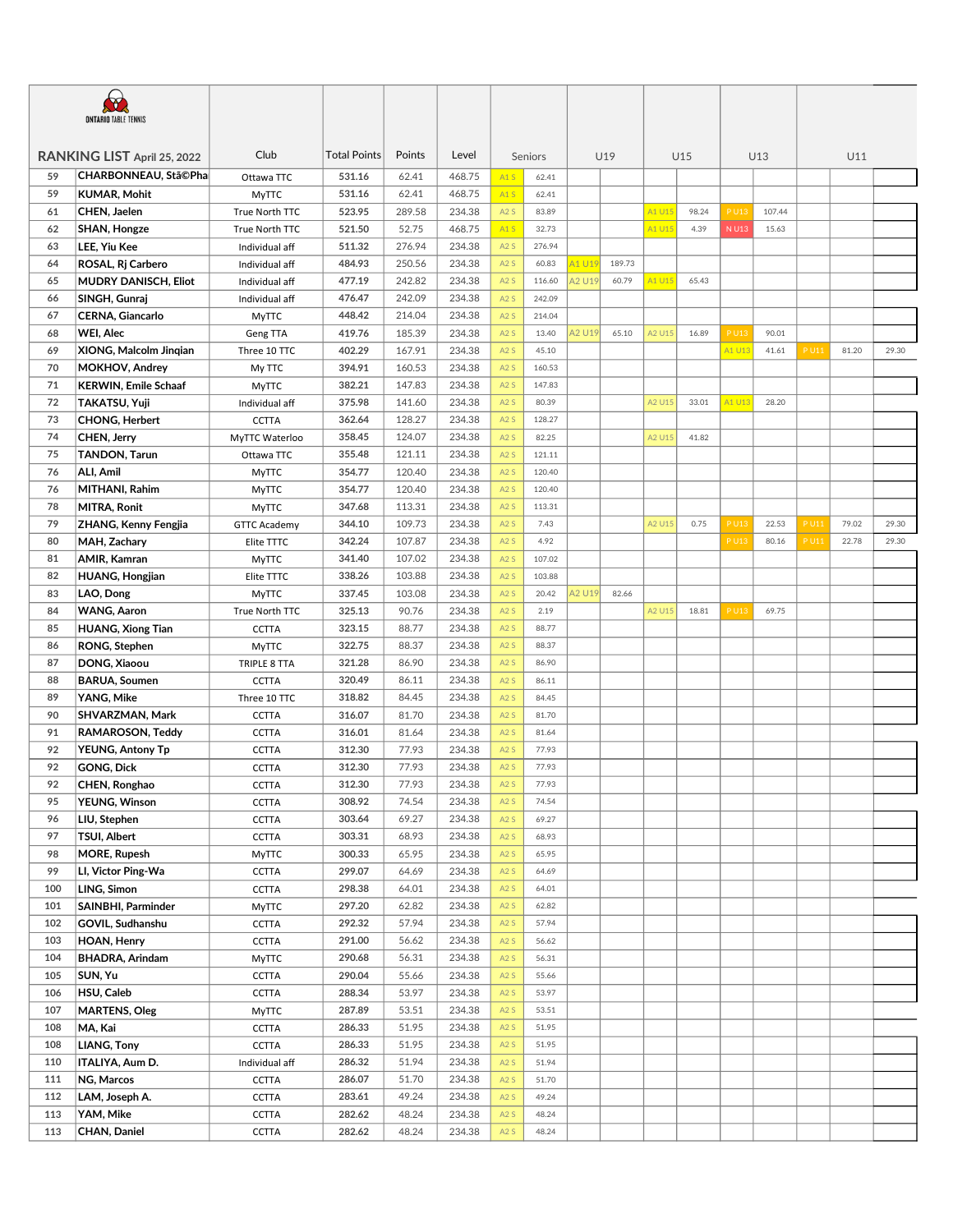| Club<br><b>Total Points</b><br>Points<br>Level<br>RANKING LIST April 25, 2022<br>U19<br>U15<br>U13<br>U11<br>Seniors<br>LAM, Ricky<br>115<br>281.81<br>47.43<br>234.38<br>A2S<br>Ottawa TTC<br>47.43<br>280.11<br>45.73<br>234.38<br>116<br>DANG, Paul<br>A2S<br>45.73<br><b>CCTTA</b><br>277.07<br>117<br>LI, Xing Xing<br>42.69<br>234.38<br>A2S<br>42.69<br>Ottawa TTC<br>234.38<br>118<br>276.23<br>41.85<br>A2S<br>LI, Henry Jian<br><b>CCTTA</b><br>41.85<br>275.19<br>234.38<br>119<br>YANG, Jack<br>40.82<br><b>CCTTA</b><br>A2S<br>40.82<br>275.19<br>40.82<br>234.38<br>119<br>SHEN, Jia Hao Kevin<br>Three 10 TTC<br>40.82<br>A2S<br>119<br>GAO, Panda<br>275.19<br>40.82<br>234.38<br><b>MyTTC</b><br>A2S<br>40.82<br>275.19<br>40.82<br>234.38<br>119<br>LI, Junhua<br>A2S<br>40.82<br><b>MyTTC</b><br>SONG, Daniel<br>273.76<br>234.38<br>123<br><b>CCTTA</b><br>39.39<br>A2S<br>39.39<br>273.76<br>123<br>NG, Stanley<br>39.39<br>234.38<br>A2S<br>39.39<br><b>CCTTA</b><br>273.76<br>234.38<br>123<br>WAN, Steven<br>39.39<br>A2S<br><b>CCTTA</b><br>39.39<br>273.76<br>234.38<br>123<br>CHO, Hyeong Sam<br><b>CCTTA</b><br>39.39<br>A2S<br>39.39<br>273.75<br>234.38<br>127<br>ANANDjiWALA, Nandish<br>39.37<br>Individual aff<br>A2S<br>39.37<br>273.71<br>128<br>MOLOTCHKO, Andrew<br>39.34<br>234.38<br>Ottawa TTC<br>A2S<br>39.34<br>273.71<br>39.34<br>234.38<br>128<br>IYER, Vikram<br>A2S<br>Individual aff<br>39.34<br>273.71<br>234.38<br>128<br>SHOAIB, Muhammad A.<br>39.34<br>Windsor TTC<br>A2S<br>39.34<br>273.57<br>234.38<br>131<br>CHAN, Raymond<br>39.20<br>A2S<br>39.20<br><b>CCTTA</b><br>132<br>XU, Alan<br>271.48<br>37.11<br>234.38<br>A2S<br><b>CCTTA</b><br>37.11<br>271.48<br>37.11<br>234.38<br>132<br>CHAU, Paul<br>A2S<br><b>MyTTC</b><br>37.11<br>271.30<br>36.93<br>234.38<br>134<br><b>CAI. Guo Biao Bill</b><br><b>CCTTA</b><br>A2S<br>36.93<br>234.38<br>134<br>TOMASCHOFF, Gideon<br>271.30<br>36.93<br><b>CCTTA</b><br>A2S<br>36.93<br>234.38<br>134<br>YUNG, Ben<br>271.30<br>36.93<br>A2S<br><b>CCTTA</b><br>36.93<br>234.38<br>137<br><b>LAMBRUSCHINI, Steve</b><br>270.46<br>36.08<br>Ottawa TTC<br>A2S<br>36.08<br>269.88<br>35.50<br>234.38<br>138<br><b>GENDRON, David</b><br>A2S<br>35.50<br><b>MyTTC</b><br>268.23<br>234.38<br>139<br>KRUT, Isaac<br>Individual aff<br>33.85<br>A2S<br>33.85<br>266.20<br>31.82<br>234.38<br>140<br>DAWOODANI, Muhammad<br>A2S<br>31.82<br><b>MyTTC</b><br>265.47<br>31.10<br>234.38<br>A1 U11<br>141<br>SUN, Jiawen<br>A2S<br>True North TTC<br>2.46<br>28.64<br>14.65<br>265.24<br>234.38<br>142<br>YAN, Darian<br>30.87<br>A2S<br>A1 U13<br><b>MyTTC</b><br>6.69<br>24.18<br>143<br>MADAAN, Anmol<br>264.62<br>30.24<br>234.38<br>A2S<br>30.24<br>MyTTC Waterloo<br>234.38<br>144<br>PENG, William<br>264.06<br>29.69<br>A2S<br>MyTTC<br>29.69<br>145<br>LEE, Peter<br>263.92<br>29.54<br>234.38<br>29.54<br><b>CCTTA</b><br>A2S<br>146<br>CHAN, Daniel M.F.<br>263.77<br>29.40<br>234.38<br><b>CCTTA</b><br>A2S<br>29.40<br>262.89<br>28.51<br>234.38<br>147<br><b>ZHANG, Henry</b><br>A2S<br>A1 U13<br>Individual aff<br>6.69<br>21.82<br><b>KWOK, Peter</b><br>262.19<br>27.81<br>234.38<br>148<br><b>CCTTA</b><br>A2S<br>27.81<br>149<br>IP, Bill<br>262.14<br>27.77<br>234.38<br>A2S<br>27.77<br><b>CCTTA</b><br>LI, Raymond<br>149<br>CCTTA<br>262.14<br>27.77<br>234.38<br>A <sub>2</sub> S<br>27.77<br>149<br>MA, John Man-Hon<br>262.14<br>27.77<br>234.38<br>A2S<br><b>CCTTA</b><br>27.77<br>152<br>SITU, Kent<br>261.13<br>26.76<br>234.38<br>Individual aff<br>A2S<br>26.76<br>153<br>JIANG, Jeremy<br>260.51<br>26.13<br>234.38<br>A2S<br><b>CCTTA</b><br>26.13<br>AHMADIAN-YAZDI, Hosse<br>260.39<br>26.02<br>234.38<br>154<br>A2S<br>26.02<br><b>MyTTC</b><br>260.35<br>25.98<br>234.38<br>155<br>SHAHLAEE, Khaled<br>A2S<br><b>CCTTA</b><br>25.98<br>LEUNG, Ken<br>260.35<br>25.98<br>234.38<br>155<br><b>MyTTC</b><br>A2S<br>25.98<br>155<br>LAM, Raymond<br>260.35<br>25.98<br>234.38<br>A2S<br><b>MyTTC</b><br>25.98<br>LAU, David S.C.<br>24.50<br>234.38<br>158<br>258.87<br>A2S<br>24.50<br><b>CCTTA</b><br>PANDEY, Rishi<br>234.38<br>159<br>258.82<br>24.45<br>Ottawa TTC<br>A2S<br>24.45<br>234.38<br>160<br>KAMALIA, Mustafa<br><b>MyTTC</b><br>258.14<br>23.76<br>A2S<br>9.85<br>A2 U13<br>6.21<br>A2 U11<br>7.71<br>7.32<br>257.86<br>234.38<br>161<br><b>CARON, Francois</b><br>23.49<br>A2S<br>23.49<br><b>Sudbury Smashers</b><br>256.69<br>22.31<br>234.38<br>162<br>LI, Gary<br>A2S<br>22.31<br><b>Sudbury Smashers</b><br>LAU, Jeffrey<br>256.64<br>22.27<br>234.38<br>163<br>22.27<br><b>CCTTA</b><br>A2S<br>163<br>PANCHAL, Bhavik<br>256.64<br>22.27<br>234.38<br>Elite TTTC<br>A2S<br>22.27<br>165<br><b>HUEN, Steven</b><br>256.46<br>22.08<br>234.38<br>A2S<br>22.08<br><b>CCTTA</b><br>255.57<br>21.20<br>234.38<br>166<br>ZHANG, Hongbin<br>A2S<br>21.20<br><b>Sudbury Smashers</b><br>167<br><b>BIESIADA, Joe</b><br>254.51<br>20.14<br>234.38<br>A2S<br><b>Sudbury Smashers</b><br>20.14<br>ROUT, Vikram<br>234.38<br>254.44<br>20.07<br>A2S<br>168<br>Individual aff<br>20.07<br>254.07<br>234.38<br>169<br>ZHAO, Xuebin<br>19.69<br><b>CCTTA</b><br>A2S<br>19.69<br>253.97<br>170<br>JI, Jared<br><b>CCTTA</b><br>19.60<br>234.38<br>19.60<br>A2S | <b>ONTARIO TABLE TENNIS</b> |  |  |  |  |  |  |  |  |  |  |  |  |
|---------------------------------------------------------------------------------------------------------------------------------------------------------------------------------------------------------------------------------------------------------------------------------------------------------------------------------------------------------------------------------------------------------------------------------------------------------------------------------------------------------------------------------------------------------------------------------------------------------------------------------------------------------------------------------------------------------------------------------------------------------------------------------------------------------------------------------------------------------------------------------------------------------------------------------------------------------------------------------------------------------------------------------------------------------------------------------------------------------------------------------------------------------------------------------------------------------------------------------------------------------------------------------------------------------------------------------------------------------------------------------------------------------------------------------------------------------------------------------------------------------------------------------------------------------------------------------------------------------------------------------------------------------------------------------------------------------------------------------------------------------------------------------------------------------------------------------------------------------------------------------------------------------------------------------------------------------------------------------------------------------------------------------------------------------------------------------------------------------------------------------------------------------------------------------------------------------------------------------------------------------------------------------------------------------------------------------------------------------------------------------------------------------------------------------------------------------------------------------------------------------------------------------------------------------------------------------------------------------------------------------------------------------------------------------------------------------------------------------------------------------------------------------------------------------------------------------------------------------------------------------------------------------------------------------------------------------------------------------------------------------------------------------------------------------------------------------------------------------------------------------------------------------------------------------------------------------------------------------------------------------------------------------------------------------------------------------------------------------------------------------------------------------------------------------------------------------------------------------------------------------------------------------------------------------------------------------------------------------------------------------------------------------------------------------------------------------------------------------------------------------------------------------------------------------------------------------------------------------------------------------------------------------------------------------------------------------------------------------------------------------------------------------------------------------------------------------------------------------------------------------------------------------------------------------------------------------------------------------------------------------------------------------------------------------------------------------------------------------------------------------------------------------------------------------------------------------------------------------------------------------------------------------------------------------------------------------------------------------------------------------------------------------------------------------------------------------------------------------------------------------------------------------------------------------------------------------------------------------------------------------------------------------------------------------------------------------------------------------------------------------------------------------------------------------------------------------------------------------------------------------------------------------------------------------------------------------------------------------------------------------------------------------------------------|-----------------------------|--|--|--|--|--|--|--|--|--|--|--|--|
|                                                                                                                                                                                                                                                                                                                                                                                                                                                                                                                                                                                                                                                                                                                                                                                                                                                                                                                                                                                                                                                                                                                                                                                                                                                                                                                                                                                                                                                                                                                                                                                                                                                                                                                                                                                                                                                                                                                                                                                                                                                                                                                                                                                                                                                                                                                                                                                                                                                                                                                                                                                                                                                                                                                                                                                                                                                                                                                                                                                                                                                                                                                                                                                                                                                                                                                                                                                                                                                                                                                                                                                                                                                                                                                                                                                                                                                                                                                                                                                                                                                                                                                                                                                                                                                                                                                                                                                                                                                                                                                                                                                                                                                                                                                                                                                                                                                                                                                                                                                                                                                                                                                                                                                                                                                                                                   |                             |  |  |  |  |  |  |  |  |  |  |  |  |
|                                                                                                                                                                                                                                                                                                                                                                                                                                                                                                                                                                                                                                                                                                                                                                                                                                                                                                                                                                                                                                                                                                                                                                                                                                                                                                                                                                                                                                                                                                                                                                                                                                                                                                                                                                                                                                                                                                                                                                                                                                                                                                                                                                                                                                                                                                                                                                                                                                                                                                                                                                                                                                                                                                                                                                                                                                                                                                                                                                                                                                                                                                                                                                                                                                                                                                                                                                                                                                                                                                                                                                                                                                                                                                                                                                                                                                                                                                                                                                                                                                                                                                                                                                                                                                                                                                                                                                                                                                                                                                                                                                                                                                                                                                                                                                                                                                                                                                                                                                                                                                                                                                                                                                                                                                                                                                   |                             |  |  |  |  |  |  |  |  |  |  |  |  |
|                                                                                                                                                                                                                                                                                                                                                                                                                                                                                                                                                                                                                                                                                                                                                                                                                                                                                                                                                                                                                                                                                                                                                                                                                                                                                                                                                                                                                                                                                                                                                                                                                                                                                                                                                                                                                                                                                                                                                                                                                                                                                                                                                                                                                                                                                                                                                                                                                                                                                                                                                                                                                                                                                                                                                                                                                                                                                                                                                                                                                                                                                                                                                                                                                                                                                                                                                                                                                                                                                                                                                                                                                                                                                                                                                                                                                                                                                                                                                                                                                                                                                                                                                                                                                                                                                                                                                                                                                                                                                                                                                                                                                                                                                                                                                                                                                                                                                                                                                                                                                                                                                                                                                                                                                                                                                                   |                             |  |  |  |  |  |  |  |  |  |  |  |  |
|                                                                                                                                                                                                                                                                                                                                                                                                                                                                                                                                                                                                                                                                                                                                                                                                                                                                                                                                                                                                                                                                                                                                                                                                                                                                                                                                                                                                                                                                                                                                                                                                                                                                                                                                                                                                                                                                                                                                                                                                                                                                                                                                                                                                                                                                                                                                                                                                                                                                                                                                                                                                                                                                                                                                                                                                                                                                                                                                                                                                                                                                                                                                                                                                                                                                                                                                                                                                                                                                                                                                                                                                                                                                                                                                                                                                                                                                                                                                                                                                                                                                                                                                                                                                                                                                                                                                                                                                                                                                                                                                                                                                                                                                                                                                                                                                                                                                                                                                                                                                                                                                                                                                                                                                                                                                                                   |                             |  |  |  |  |  |  |  |  |  |  |  |  |
|                                                                                                                                                                                                                                                                                                                                                                                                                                                                                                                                                                                                                                                                                                                                                                                                                                                                                                                                                                                                                                                                                                                                                                                                                                                                                                                                                                                                                                                                                                                                                                                                                                                                                                                                                                                                                                                                                                                                                                                                                                                                                                                                                                                                                                                                                                                                                                                                                                                                                                                                                                                                                                                                                                                                                                                                                                                                                                                                                                                                                                                                                                                                                                                                                                                                                                                                                                                                                                                                                                                                                                                                                                                                                                                                                                                                                                                                                                                                                                                                                                                                                                                                                                                                                                                                                                                                                                                                                                                                                                                                                                                                                                                                                                                                                                                                                                                                                                                                                                                                                                                                                                                                                                                                                                                                                                   |                             |  |  |  |  |  |  |  |  |  |  |  |  |
|                                                                                                                                                                                                                                                                                                                                                                                                                                                                                                                                                                                                                                                                                                                                                                                                                                                                                                                                                                                                                                                                                                                                                                                                                                                                                                                                                                                                                                                                                                                                                                                                                                                                                                                                                                                                                                                                                                                                                                                                                                                                                                                                                                                                                                                                                                                                                                                                                                                                                                                                                                                                                                                                                                                                                                                                                                                                                                                                                                                                                                                                                                                                                                                                                                                                                                                                                                                                                                                                                                                                                                                                                                                                                                                                                                                                                                                                                                                                                                                                                                                                                                                                                                                                                                                                                                                                                                                                                                                                                                                                                                                                                                                                                                                                                                                                                                                                                                                                                                                                                                                                                                                                                                                                                                                                                                   |                             |  |  |  |  |  |  |  |  |  |  |  |  |
|                                                                                                                                                                                                                                                                                                                                                                                                                                                                                                                                                                                                                                                                                                                                                                                                                                                                                                                                                                                                                                                                                                                                                                                                                                                                                                                                                                                                                                                                                                                                                                                                                                                                                                                                                                                                                                                                                                                                                                                                                                                                                                                                                                                                                                                                                                                                                                                                                                                                                                                                                                                                                                                                                                                                                                                                                                                                                                                                                                                                                                                                                                                                                                                                                                                                                                                                                                                                                                                                                                                                                                                                                                                                                                                                                                                                                                                                                                                                                                                                                                                                                                                                                                                                                                                                                                                                                                                                                                                                                                                                                                                                                                                                                                                                                                                                                                                                                                                                                                                                                                                                                                                                                                                                                                                                                                   |                             |  |  |  |  |  |  |  |  |  |  |  |  |
|                                                                                                                                                                                                                                                                                                                                                                                                                                                                                                                                                                                                                                                                                                                                                                                                                                                                                                                                                                                                                                                                                                                                                                                                                                                                                                                                                                                                                                                                                                                                                                                                                                                                                                                                                                                                                                                                                                                                                                                                                                                                                                                                                                                                                                                                                                                                                                                                                                                                                                                                                                                                                                                                                                                                                                                                                                                                                                                                                                                                                                                                                                                                                                                                                                                                                                                                                                                                                                                                                                                                                                                                                                                                                                                                                                                                                                                                                                                                                                                                                                                                                                                                                                                                                                                                                                                                                                                                                                                                                                                                                                                                                                                                                                                                                                                                                                                                                                                                                                                                                                                                                                                                                                                                                                                                                                   |                             |  |  |  |  |  |  |  |  |  |  |  |  |
|                                                                                                                                                                                                                                                                                                                                                                                                                                                                                                                                                                                                                                                                                                                                                                                                                                                                                                                                                                                                                                                                                                                                                                                                                                                                                                                                                                                                                                                                                                                                                                                                                                                                                                                                                                                                                                                                                                                                                                                                                                                                                                                                                                                                                                                                                                                                                                                                                                                                                                                                                                                                                                                                                                                                                                                                                                                                                                                                                                                                                                                                                                                                                                                                                                                                                                                                                                                                                                                                                                                                                                                                                                                                                                                                                                                                                                                                                                                                                                                                                                                                                                                                                                                                                                                                                                                                                                                                                                                                                                                                                                                                                                                                                                                                                                                                                                                                                                                                                                                                                                                                                                                                                                                                                                                                                                   |                             |  |  |  |  |  |  |  |  |  |  |  |  |
|                                                                                                                                                                                                                                                                                                                                                                                                                                                                                                                                                                                                                                                                                                                                                                                                                                                                                                                                                                                                                                                                                                                                                                                                                                                                                                                                                                                                                                                                                                                                                                                                                                                                                                                                                                                                                                                                                                                                                                                                                                                                                                                                                                                                                                                                                                                                                                                                                                                                                                                                                                                                                                                                                                                                                                                                                                                                                                                                                                                                                                                                                                                                                                                                                                                                                                                                                                                                                                                                                                                                                                                                                                                                                                                                                                                                                                                                                                                                                                                                                                                                                                                                                                                                                                                                                                                                                                                                                                                                                                                                                                                                                                                                                                                                                                                                                                                                                                                                                                                                                                                                                                                                                                                                                                                                                                   |                             |  |  |  |  |  |  |  |  |  |  |  |  |
|                                                                                                                                                                                                                                                                                                                                                                                                                                                                                                                                                                                                                                                                                                                                                                                                                                                                                                                                                                                                                                                                                                                                                                                                                                                                                                                                                                                                                                                                                                                                                                                                                                                                                                                                                                                                                                                                                                                                                                                                                                                                                                                                                                                                                                                                                                                                                                                                                                                                                                                                                                                                                                                                                                                                                                                                                                                                                                                                                                                                                                                                                                                                                                                                                                                                                                                                                                                                                                                                                                                                                                                                                                                                                                                                                                                                                                                                                                                                                                                                                                                                                                                                                                                                                                                                                                                                                                                                                                                                                                                                                                                                                                                                                                                                                                                                                                                                                                                                                                                                                                                                                                                                                                                                                                                                                                   |                             |  |  |  |  |  |  |  |  |  |  |  |  |
|                                                                                                                                                                                                                                                                                                                                                                                                                                                                                                                                                                                                                                                                                                                                                                                                                                                                                                                                                                                                                                                                                                                                                                                                                                                                                                                                                                                                                                                                                                                                                                                                                                                                                                                                                                                                                                                                                                                                                                                                                                                                                                                                                                                                                                                                                                                                                                                                                                                                                                                                                                                                                                                                                                                                                                                                                                                                                                                                                                                                                                                                                                                                                                                                                                                                                                                                                                                                                                                                                                                                                                                                                                                                                                                                                                                                                                                                                                                                                                                                                                                                                                                                                                                                                                                                                                                                                                                                                                                                                                                                                                                                                                                                                                                                                                                                                                                                                                                                                                                                                                                                                                                                                                                                                                                                                                   |                             |  |  |  |  |  |  |  |  |  |  |  |  |
|                                                                                                                                                                                                                                                                                                                                                                                                                                                                                                                                                                                                                                                                                                                                                                                                                                                                                                                                                                                                                                                                                                                                                                                                                                                                                                                                                                                                                                                                                                                                                                                                                                                                                                                                                                                                                                                                                                                                                                                                                                                                                                                                                                                                                                                                                                                                                                                                                                                                                                                                                                                                                                                                                                                                                                                                                                                                                                                                                                                                                                                                                                                                                                                                                                                                                                                                                                                                                                                                                                                                                                                                                                                                                                                                                                                                                                                                                                                                                                                                                                                                                                                                                                                                                                                                                                                                                                                                                                                                                                                                                                                                                                                                                                                                                                                                                                                                                                                                                                                                                                                                                                                                                                                                                                                                                                   |                             |  |  |  |  |  |  |  |  |  |  |  |  |
|                                                                                                                                                                                                                                                                                                                                                                                                                                                                                                                                                                                                                                                                                                                                                                                                                                                                                                                                                                                                                                                                                                                                                                                                                                                                                                                                                                                                                                                                                                                                                                                                                                                                                                                                                                                                                                                                                                                                                                                                                                                                                                                                                                                                                                                                                                                                                                                                                                                                                                                                                                                                                                                                                                                                                                                                                                                                                                                                                                                                                                                                                                                                                                                                                                                                                                                                                                                                                                                                                                                                                                                                                                                                                                                                                                                                                                                                                                                                                                                                                                                                                                                                                                                                                                                                                                                                                                                                                                                                                                                                                                                                                                                                                                                                                                                                                                                                                                                                                                                                                                                                                                                                                                                                                                                                                                   |                             |  |  |  |  |  |  |  |  |  |  |  |  |
|                                                                                                                                                                                                                                                                                                                                                                                                                                                                                                                                                                                                                                                                                                                                                                                                                                                                                                                                                                                                                                                                                                                                                                                                                                                                                                                                                                                                                                                                                                                                                                                                                                                                                                                                                                                                                                                                                                                                                                                                                                                                                                                                                                                                                                                                                                                                                                                                                                                                                                                                                                                                                                                                                                                                                                                                                                                                                                                                                                                                                                                                                                                                                                                                                                                                                                                                                                                                                                                                                                                                                                                                                                                                                                                                                                                                                                                                                                                                                                                                                                                                                                                                                                                                                                                                                                                                                                                                                                                                                                                                                                                                                                                                                                                                                                                                                                                                                                                                                                                                                                                                                                                                                                                                                                                                                                   |                             |  |  |  |  |  |  |  |  |  |  |  |  |
|                                                                                                                                                                                                                                                                                                                                                                                                                                                                                                                                                                                                                                                                                                                                                                                                                                                                                                                                                                                                                                                                                                                                                                                                                                                                                                                                                                                                                                                                                                                                                                                                                                                                                                                                                                                                                                                                                                                                                                                                                                                                                                                                                                                                                                                                                                                                                                                                                                                                                                                                                                                                                                                                                                                                                                                                                                                                                                                                                                                                                                                                                                                                                                                                                                                                                                                                                                                                                                                                                                                                                                                                                                                                                                                                                                                                                                                                                                                                                                                                                                                                                                                                                                                                                                                                                                                                                                                                                                                                                                                                                                                                                                                                                                                                                                                                                                                                                                                                                                                                                                                                                                                                                                                                                                                                                                   |                             |  |  |  |  |  |  |  |  |  |  |  |  |
|                                                                                                                                                                                                                                                                                                                                                                                                                                                                                                                                                                                                                                                                                                                                                                                                                                                                                                                                                                                                                                                                                                                                                                                                                                                                                                                                                                                                                                                                                                                                                                                                                                                                                                                                                                                                                                                                                                                                                                                                                                                                                                                                                                                                                                                                                                                                                                                                                                                                                                                                                                                                                                                                                                                                                                                                                                                                                                                                                                                                                                                                                                                                                                                                                                                                                                                                                                                                                                                                                                                                                                                                                                                                                                                                                                                                                                                                                                                                                                                                                                                                                                                                                                                                                                                                                                                                                                                                                                                                                                                                                                                                                                                                                                                                                                                                                                                                                                                                                                                                                                                                                                                                                                                                                                                                                                   |                             |  |  |  |  |  |  |  |  |  |  |  |  |
|                                                                                                                                                                                                                                                                                                                                                                                                                                                                                                                                                                                                                                                                                                                                                                                                                                                                                                                                                                                                                                                                                                                                                                                                                                                                                                                                                                                                                                                                                                                                                                                                                                                                                                                                                                                                                                                                                                                                                                                                                                                                                                                                                                                                                                                                                                                                                                                                                                                                                                                                                                                                                                                                                                                                                                                                                                                                                                                                                                                                                                                                                                                                                                                                                                                                                                                                                                                                                                                                                                                                                                                                                                                                                                                                                                                                                                                                                                                                                                                                                                                                                                                                                                                                                                                                                                                                                                                                                                                                                                                                                                                                                                                                                                                                                                                                                                                                                                                                                                                                                                                                                                                                                                                                                                                                                                   |                             |  |  |  |  |  |  |  |  |  |  |  |  |
|                                                                                                                                                                                                                                                                                                                                                                                                                                                                                                                                                                                                                                                                                                                                                                                                                                                                                                                                                                                                                                                                                                                                                                                                                                                                                                                                                                                                                                                                                                                                                                                                                                                                                                                                                                                                                                                                                                                                                                                                                                                                                                                                                                                                                                                                                                                                                                                                                                                                                                                                                                                                                                                                                                                                                                                                                                                                                                                                                                                                                                                                                                                                                                                                                                                                                                                                                                                                                                                                                                                                                                                                                                                                                                                                                                                                                                                                                                                                                                                                                                                                                                                                                                                                                                                                                                                                                                                                                                                                                                                                                                                                                                                                                                                                                                                                                                                                                                                                                                                                                                                                                                                                                                                                                                                                                                   |                             |  |  |  |  |  |  |  |  |  |  |  |  |
|                                                                                                                                                                                                                                                                                                                                                                                                                                                                                                                                                                                                                                                                                                                                                                                                                                                                                                                                                                                                                                                                                                                                                                                                                                                                                                                                                                                                                                                                                                                                                                                                                                                                                                                                                                                                                                                                                                                                                                                                                                                                                                                                                                                                                                                                                                                                                                                                                                                                                                                                                                                                                                                                                                                                                                                                                                                                                                                                                                                                                                                                                                                                                                                                                                                                                                                                                                                                                                                                                                                                                                                                                                                                                                                                                                                                                                                                                                                                                                                                                                                                                                                                                                                                                                                                                                                                                                                                                                                                                                                                                                                                                                                                                                                                                                                                                                                                                                                                                                                                                                                                                                                                                                                                                                                                                                   |                             |  |  |  |  |  |  |  |  |  |  |  |  |
|                                                                                                                                                                                                                                                                                                                                                                                                                                                                                                                                                                                                                                                                                                                                                                                                                                                                                                                                                                                                                                                                                                                                                                                                                                                                                                                                                                                                                                                                                                                                                                                                                                                                                                                                                                                                                                                                                                                                                                                                                                                                                                                                                                                                                                                                                                                                                                                                                                                                                                                                                                                                                                                                                                                                                                                                                                                                                                                                                                                                                                                                                                                                                                                                                                                                                                                                                                                                                                                                                                                                                                                                                                                                                                                                                                                                                                                                                                                                                                                                                                                                                                                                                                                                                                                                                                                                                                                                                                                                                                                                                                                                                                                                                                                                                                                                                                                                                                                                                                                                                                                                                                                                                                                                                                                                                                   |                             |  |  |  |  |  |  |  |  |  |  |  |  |
|                                                                                                                                                                                                                                                                                                                                                                                                                                                                                                                                                                                                                                                                                                                                                                                                                                                                                                                                                                                                                                                                                                                                                                                                                                                                                                                                                                                                                                                                                                                                                                                                                                                                                                                                                                                                                                                                                                                                                                                                                                                                                                                                                                                                                                                                                                                                                                                                                                                                                                                                                                                                                                                                                                                                                                                                                                                                                                                                                                                                                                                                                                                                                                                                                                                                                                                                                                                                                                                                                                                                                                                                                                                                                                                                                                                                                                                                                                                                                                                                                                                                                                                                                                                                                                                                                                                                                                                                                                                                                                                                                                                                                                                                                                                                                                                                                                                                                                                                                                                                                                                                                                                                                                                                                                                                                                   |                             |  |  |  |  |  |  |  |  |  |  |  |  |
|                                                                                                                                                                                                                                                                                                                                                                                                                                                                                                                                                                                                                                                                                                                                                                                                                                                                                                                                                                                                                                                                                                                                                                                                                                                                                                                                                                                                                                                                                                                                                                                                                                                                                                                                                                                                                                                                                                                                                                                                                                                                                                                                                                                                                                                                                                                                                                                                                                                                                                                                                                                                                                                                                                                                                                                                                                                                                                                                                                                                                                                                                                                                                                                                                                                                                                                                                                                                                                                                                                                                                                                                                                                                                                                                                                                                                                                                                                                                                                                                                                                                                                                                                                                                                                                                                                                                                                                                                                                                                                                                                                                                                                                                                                                                                                                                                                                                                                                                                                                                                                                                                                                                                                                                                                                                                                   |                             |  |  |  |  |  |  |  |  |  |  |  |  |
|                                                                                                                                                                                                                                                                                                                                                                                                                                                                                                                                                                                                                                                                                                                                                                                                                                                                                                                                                                                                                                                                                                                                                                                                                                                                                                                                                                                                                                                                                                                                                                                                                                                                                                                                                                                                                                                                                                                                                                                                                                                                                                                                                                                                                                                                                                                                                                                                                                                                                                                                                                                                                                                                                                                                                                                                                                                                                                                                                                                                                                                                                                                                                                                                                                                                                                                                                                                                                                                                                                                                                                                                                                                                                                                                                                                                                                                                                                                                                                                                                                                                                                                                                                                                                                                                                                                                                                                                                                                                                                                                                                                                                                                                                                                                                                                                                                                                                                                                                                                                                                                                                                                                                                                                                                                                                                   |                             |  |  |  |  |  |  |  |  |  |  |  |  |
|                                                                                                                                                                                                                                                                                                                                                                                                                                                                                                                                                                                                                                                                                                                                                                                                                                                                                                                                                                                                                                                                                                                                                                                                                                                                                                                                                                                                                                                                                                                                                                                                                                                                                                                                                                                                                                                                                                                                                                                                                                                                                                                                                                                                                                                                                                                                                                                                                                                                                                                                                                                                                                                                                                                                                                                                                                                                                                                                                                                                                                                                                                                                                                                                                                                                                                                                                                                                                                                                                                                                                                                                                                                                                                                                                                                                                                                                                                                                                                                                                                                                                                                                                                                                                                                                                                                                                                                                                                                                                                                                                                                                                                                                                                                                                                                                                                                                                                                                                                                                                                                                                                                                                                                                                                                                                                   |                             |  |  |  |  |  |  |  |  |  |  |  |  |
|                                                                                                                                                                                                                                                                                                                                                                                                                                                                                                                                                                                                                                                                                                                                                                                                                                                                                                                                                                                                                                                                                                                                                                                                                                                                                                                                                                                                                                                                                                                                                                                                                                                                                                                                                                                                                                                                                                                                                                                                                                                                                                                                                                                                                                                                                                                                                                                                                                                                                                                                                                                                                                                                                                                                                                                                                                                                                                                                                                                                                                                                                                                                                                                                                                                                                                                                                                                                                                                                                                                                                                                                                                                                                                                                                                                                                                                                                                                                                                                                                                                                                                                                                                                                                                                                                                                                                                                                                                                                                                                                                                                                                                                                                                                                                                                                                                                                                                                                                                                                                                                                                                                                                                                                                                                                                                   |                             |  |  |  |  |  |  |  |  |  |  |  |  |
|                                                                                                                                                                                                                                                                                                                                                                                                                                                                                                                                                                                                                                                                                                                                                                                                                                                                                                                                                                                                                                                                                                                                                                                                                                                                                                                                                                                                                                                                                                                                                                                                                                                                                                                                                                                                                                                                                                                                                                                                                                                                                                                                                                                                                                                                                                                                                                                                                                                                                                                                                                                                                                                                                                                                                                                                                                                                                                                                                                                                                                                                                                                                                                                                                                                                                                                                                                                                                                                                                                                                                                                                                                                                                                                                                                                                                                                                                                                                                                                                                                                                                                                                                                                                                                                                                                                                                                                                                                                                                                                                                                                                                                                                                                                                                                                                                                                                                                                                                                                                                                                                                                                                                                                                                                                                                                   |                             |  |  |  |  |  |  |  |  |  |  |  |  |
|                                                                                                                                                                                                                                                                                                                                                                                                                                                                                                                                                                                                                                                                                                                                                                                                                                                                                                                                                                                                                                                                                                                                                                                                                                                                                                                                                                                                                                                                                                                                                                                                                                                                                                                                                                                                                                                                                                                                                                                                                                                                                                                                                                                                                                                                                                                                                                                                                                                                                                                                                                                                                                                                                                                                                                                                                                                                                                                                                                                                                                                                                                                                                                                                                                                                                                                                                                                                                                                                                                                                                                                                                                                                                                                                                                                                                                                                                                                                                                                                                                                                                                                                                                                                                                                                                                                                                                                                                                                                                                                                                                                                                                                                                                                                                                                                                                                                                                                                                                                                                                                                                                                                                                                                                                                                                                   |                             |  |  |  |  |  |  |  |  |  |  |  |  |
|                                                                                                                                                                                                                                                                                                                                                                                                                                                                                                                                                                                                                                                                                                                                                                                                                                                                                                                                                                                                                                                                                                                                                                                                                                                                                                                                                                                                                                                                                                                                                                                                                                                                                                                                                                                                                                                                                                                                                                                                                                                                                                                                                                                                                                                                                                                                                                                                                                                                                                                                                                                                                                                                                                                                                                                                                                                                                                                                                                                                                                                                                                                                                                                                                                                                                                                                                                                                                                                                                                                                                                                                                                                                                                                                                                                                                                                                                                                                                                                                                                                                                                                                                                                                                                                                                                                                                                                                                                                                                                                                                                                                                                                                                                                                                                                                                                                                                                                                                                                                                                                                                                                                                                                                                                                                                                   |                             |  |  |  |  |  |  |  |  |  |  |  |  |
|                                                                                                                                                                                                                                                                                                                                                                                                                                                                                                                                                                                                                                                                                                                                                                                                                                                                                                                                                                                                                                                                                                                                                                                                                                                                                                                                                                                                                                                                                                                                                                                                                                                                                                                                                                                                                                                                                                                                                                                                                                                                                                                                                                                                                                                                                                                                                                                                                                                                                                                                                                                                                                                                                                                                                                                                                                                                                                                                                                                                                                                                                                                                                                                                                                                                                                                                                                                                                                                                                                                                                                                                                                                                                                                                                                                                                                                                                                                                                                                                                                                                                                                                                                                                                                                                                                                                                                                                                                                                                                                                                                                                                                                                                                                                                                                                                                                                                                                                                                                                                                                                                                                                                                                                                                                                                                   |                             |  |  |  |  |  |  |  |  |  |  |  |  |
|                                                                                                                                                                                                                                                                                                                                                                                                                                                                                                                                                                                                                                                                                                                                                                                                                                                                                                                                                                                                                                                                                                                                                                                                                                                                                                                                                                                                                                                                                                                                                                                                                                                                                                                                                                                                                                                                                                                                                                                                                                                                                                                                                                                                                                                                                                                                                                                                                                                                                                                                                                                                                                                                                                                                                                                                                                                                                                                                                                                                                                                                                                                                                                                                                                                                                                                                                                                                                                                                                                                                                                                                                                                                                                                                                                                                                                                                                                                                                                                                                                                                                                                                                                                                                                                                                                                                                                                                                                                                                                                                                                                                                                                                                                                                                                                                                                                                                                                                                                                                                                                                                                                                                                                                                                                                                                   |                             |  |  |  |  |  |  |  |  |  |  |  |  |
|                                                                                                                                                                                                                                                                                                                                                                                                                                                                                                                                                                                                                                                                                                                                                                                                                                                                                                                                                                                                                                                                                                                                                                                                                                                                                                                                                                                                                                                                                                                                                                                                                                                                                                                                                                                                                                                                                                                                                                                                                                                                                                                                                                                                                                                                                                                                                                                                                                                                                                                                                                                                                                                                                                                                                                                                                                                                                                                                                                                                                                                                                                                                                                                                                                                                                                                                                                                                                                                                                                                                                                                                                                                                                                                                                                                                                                                                                                                                                                                                                                                                                                                                                                                                                                                                                                                                                                                                                                                                                                                                                                                                                                                                                                                                                                                                                                                                                                                                                                                                                                                                                                                                                                                                                                                                                                   |                             |  |  |  |  |  |  |  |  |  |  |  |  |
|                                                                                                                                                                                                                                                                                                                                                                                                                                                                                                                                                                                                                                                                                                                                                                                                                                                                                                                                                                                                                                                                                                                                                                                                                                                                                                                                                                                                                                                                                                                                                                                                                                                                                                                                                                                                                                                                                                                                                                                                                                                                                                                                                                                                                                                                                                                                                                                                                                                                                                                                                                                                                                                                                                                                                                                                                                                                                                                                                                                                                                                                                                                                                                                                                                                                                                                                                                                                                                                                                                                                                                                                                                                                                                                                                                                                                                                                                                                                                                                                                                                                                                                                                                                                                                                                                                                                                                                                                                                                                                                                                                                                                                                                                                                                                                                                                                                                                                                                                                                                                                                                                                                                                                                                                                                                                                   |                             |  |  |  |  |  |  |  |  |  |  |  |  |
|                                                                                                                                                                                                                                                                                                                                                                                                                                                                                                                                                                                                                                                                                                                                                                                                                                                                                                                                                                                                                                                                                                                                                                                                                                                                                                                                                                                                                                                                                                                                                                                                                                                                                                                                                                                                                                                                                                                                                                                                                                                                                                                                                                                                                                                                                                                                                                                                                                                                                                                                                                                                                                                                                                                                                                                                                                                                                                                                                                                                                                                                                                                                                                                                                                                                                                                                                                                                                                                                                                                                                                                                                                                                                                                                                                                                                                                                                                                                                                                                                                                                                                                                                                                                                                                                                                                                                                                                                                                                                                                                                                                                                                                                                                                                                                                                                                                                                                                                                                                                                                                                                                                                                                                                                                                                                                   |                             |  |  |  |  |  |  |  |  |  |  |  |  |
|                                                                                                                                                                                                                                                                                                                                                                                                                                                                                                                                                                                                                                                                                                                                                                                                                                                                                                                                                                                                                                                                                                                                                                                                                                                                                                                                                                                                                                                                                                                                                                                                                                                                                                                                                                                                                                                                                                                                                                                                                                                                                                                                                                                                                                                                                                                                                                                                                                                                                                                                                                                                                                                                                                                                                                                                                                                                                                                                                                                                                                                                                                                                                                                                                                                                                                                                                                                                                                                                                                                                                                                                                                                                                                                                                                                                                                                                                                                                                                                                                                                                                                                                                                                                                                                                                                                                                                                                                                                                                                                                                                                                                                                                                                                                                                                                                                                                                                                                                                                                                                                                                                                                                                                                                                                                                                   |                             |  |  |  |  |  |  |  |  |  |  |  |  |
|                                                                                                                                                                                                                                                                                                                                                                                                                                                                                                                                                                                                                                                                                                                                                                                                                                                                                                                                                                                                                                                                                                                                                                                                                                                                                                                                                                                                                                                                                                                                                                                                                                                                                                                                                                                                                                                                                                                                                                                                                                                                                                                                                                                                                                                                                                                                                                                                                                                                                                                                                                                                                                                                                                                                                                                                                                                                                                                                                                                                                                                                                                                                                                                                                                                                                                                                                                                                                                                                                                                                                                                                                                                                                                                                                                                                                                                                                                                                                                                                                                                                                                                                                                                                                                                                                                                                                                                                                                                                                                                                                                                                                                                                                                                                                                                                                                                                                                                                                                                                                                                                                                                                                                                                                                                                                                   |                             |  |  |  |  |  |  |  |  |  |  |  |  |
|                                                                                                                                                                                                                                                                                                                                                                                                                                                                                                                                                                                                                                                                                                                                                                                                                                                                                                                                                                                                                                                                                                                                                                                                                                                                                                                                                                                                                                                                                                                                                                                                                                                                                                                                                                                                                                                                                                                                                                                                                                                                                                                                                                                                                                                                                                                                                                                                                                                                                                                                                                                                                                                                                                                                                                                                                                                                                                                                                                                                                                                                                                                                                                                                                                                                                                                                                                                                                                                                                                                                                                                                                                                                                                                                                                                                                                                                                                                                                                                                                                                                                                                                                                                                                                                                                                                                                                                                                                                                                                                                                                                                                                                                                                                                                                                                                                                                                                                                                                                                                                                                                                                                                                                                                                                                                                   |                             |  |  |  |  |  |  |  |  |  |  |  |  |
|                                                                                                                                                                                                                                                                                                                                                                                                                                                                                                                                                                                                                                                                                                                                                                                                                                                                                                                                                                                                                                                                                                                                                                                                                                                                                                                                                                                                                                                                                                                                                                                                                                                                                                                                                                                                                                                                                                                                                                                                                                                                                                                                                                                                                                                                                                                                                                                                                                                                                                                                                                                                                                                                                                                                                                                                                                                                                                                                                                                                                                                                                                                                                                                                                                                                                                                                                                                                                                                                                                                                                                                                                                                                                                                                                                                                                                                                                                                                                                                                                                                                                                                                                                                                                                                                                                                                                                                                                                                                                                                                                                                                                                                                                                                                                                                                                                                                                                                                                                                                                                                                                                                                                                                                                                                                                                   |                             |  |  |  |  |  |  |  |  |  |  |  |  |
|                                                                                                                                                                                                                                                                                                                                                                                                                                                                                                                                                                                                                                                                                                                                                                                                                                                                                                                                                                                                                                                                                                                                                                                                                                                                                                                                                                                                                                                                                                                                                                                                                                                                                                                                                                                                                                                                                                                                                                                                                                                                                                                                                                                                                                                                                                                                                                                                                                                                                                                                                                                                                                                                                                                                                                                                                                                                                                                                                                                                                                                                                                                                                                                                                                                                                                                                                                                                                                                                                                                                                                                                                                                                                                                                                                                                                                                                                                                                                                                                                                                                                                                                                                                                                                                                                                                                                                                                                                                                                                                                                                                                                                                                                                                                                                                                                                                                                                                                                                                                                                                                                                                                                                                                                                                                                                   |                             |  |  |  |  |  |  |  |  |  |  |  |  |
|                                                                                                                                                                                                                                                                                                                                                                                                                                                                                                                                                                                                                                                                                                                                                                                                                                                                                                                                                                                                                                                                                                                                                                                                                                                                                                                                                                                                                                                                                                                                                                                                                                                                                                                                                                                                                                                                                                                                                                                                                                                                                                                                                                                                                                                                                                                                                                                                                                                                                                                                                                                                                                                                                                                                                                                                                                                                                                                                                                                                                                                                                                                                                                                                                                                                                                                                                                                                                                                                                                                                                                                                                                                                                                                                                                                                                                                                                                                                                                                                                                                                                                                                                                                                                                                                                                                                                                                                                                                                                                                                                                                                                                                                                                                                                                                                                                                                                                                                                                                                                                                                                                                                                                                                                                                                                                   |                             |  |  |  |  |  |  |  |  |  |  |  |  |
|                                                                                                                                                                                                                                                                                                                                                                                                                                                                                                                                                                                                                                                                                                                                                                                                                                                                                                                                                                                                                                                                                                                                                                                                                                                                                                                                                                                                                                                                                                                                                                                                                                                                                                                                                                                                                                                                                                                                                                                                                                                                                                                                                                                                                                                                                                                                                                                                                                                                                                                                                                                                                                                                                                                                                                                                                                                                                                                                                                                                                                                                                                                                                                                                                                                                                                                                                                                                                                                                                                                                                                                                                                                                                                                                                                                                                                                                                                                                                                                                                                                                                                                                                                                                                                                                                                                                                                                                                                                                                                                                                                                                                                                                                                                                                                                                                                                                                                                                                                                                                                                                                                                                                                                                                                                                                                   |                             |  |  |  |  |  |  |  |  |  |  |  |  |
|                                                                                                                                                                                                                                                                                                                                                                                                                                                                                                                                                                                                                                                                                                                                                                                                                                                                                                                                                                                                                                                                                                                                                                                                                                                                                                                                                                                                                                                                                                                                                                                                                                                                                                                                                                                                                                                                                                                                                                                                                                                                                                                                                                                                                                                                                                                                                                                                                                                                                                                                                                                                                                                                                                                                                                                                                                                                                                                                                                                                                                                                                                                                                                                                                                                                                                                                                                                                                                                                                                                                                                                                                                                                                                                                                                                                                                                                                                                                                                                                                                                                                                                                                                                                                                                                                                                                                                                                                                                                                                                                                                                                                                                                                                                                                                                                                                                                                                                                                                                                                                                                                                                                                                                                                                                                                                   |                             |  |  |  |  |  |  |  |  |  |  |  |  |
|                                                                                                                                                                                                                                                                                                                                                                                                                                                                                                                                                                                                                                                                                                                                                                                                                                                                                                                                                                                                                                                                                                                                                                                                                                                                                                                                                                                                                                                                                                                                                                                                                                                                                                                                                                                                                                                                                                                                                                                                                                                                                                                                                                                                                                                                                                                                                                                                                                                                                                                                                                                                                                                                                                                                                                                                                                                                                                                                                                                                                                                                                                                                                                                                                                                                                                                                                                                                                                                                                                                                                                                                                                                                                                                                                                                                                                                                                                                                                                                                                                                                                                                                                                                                                                                                                                                                                                                                                                                                                                                                                                                                                                                                                                                                                                                                                                                                                                                                                                                                                                                                                                                                                                                                                                                                                                   |                             |  |  |  |  |  |  |  |  |  |  |  |  |
|                                                                                                                                                                                                                                                                                                                                                                                                                                                                                                                                                                                                                                                                                                                                                                                                                                                                                                                                                                                                                                                                                                                                                                                                                                                                                                                                                                                                                                                                                                                                                                                                                                                                                                                                                                                                                                                                                                                                                                                                                                                                                                                                                                                                                                                                                                                                                                                                                                                                                                                                                                                                                                                                                                                                                                                                                                                                                                                                                                                                                                                                                                                                                                                                                                                                                                                                                                                                                                                                                                                                                                                                                                                                                                                                                                                                                                                                                                                                                                                                                                                                                                                                                                                                                                                                                                                                                                                                                                                                                                                                                                                                                                                                                                                                                                                                                                                                                                                                                                                                                                                                                                                                                                                                                                                                                                   |                             |  |  |  |  |  |  |  |  |  |  |  |  |
|                                                                                                                                                                                                                                                                                                                                                                                                                                                                                                                                                                                                                                                                                                                                                                                                                                                                                                                                                                                                                                                                                                                                                                                                                                                                                                                                                                                                                                                                                                                                                                                                                                                                                                                                                                                                                                                                                                                                                                                                                                                                                                                                                                                                                                                                                                                                                                                                                                                                                                                                                                                                                                                                                                                                                                                                                                                                                                                                                                                                                                                                                                                                                                                                                                                                                                                                                                                                                                                                                                                                                                                                                                                                                                                                                                                                                                                                                                                                                                                                                                                                                                                                                                                                                                                                                                                                                                                                                                                                                                                                                                                                                                                                                                                                                                                                                                                                                                                                                                                                                                                                                                                                                                                                                                                                                                   |                             |  |  |  |  |  |  |  |  |  |  |  |  |
|                                                                                                                                                                                                                                                                                                                                                                                                                                                                                                                                                                                                                                                                                                                                                                                                                                                                                                                                                                                                                                                                                                                                                                                                                                                                                                                                                                                                                                                                                                                                                                                                                                                                                                                                                                                                                                                                                                                                                                                                                                                                                                                                                                                                                                                                                                                                                                                                                                                                                                                                                                                                                                                                                                                                                                                                                                                                                                                                                                                                                                                                                                                                                                                                                                                                                                                                                                                                                                                                                                                                                                                                                                                                                                                                                                                                                                                                                                                                                                                                                                                                                                                                                                                                                                                                                                                                                                                                                                                                                                                                                                                                                                                                                                                                                                                                                                                                                                                                                                                                                                                                                                                                                                                                                                                                                                   |                             |  |  |  |  |  |  |  |  |  |  |  |  |
|                                                                                                                                                                                                                                                                                                                                                                                                                                                                                                                                                                                                                                                                                                                                                                                                                                                                                                                                                                                                                                                                                                                                                                                                                                                                                                                                                                                                                                                                                                                                                                                                                                                                                                                                                                                                                                                                                                                                                                                                                                                                                                                                                                                                                                                                                                                                                                                                                                                                                                                                                                                                                                                                                                                                                                                                                                                                                                                                                                                                                                                                                                                                                                                                                                                                                                                                                                                                                                                                                                                                                                                                                                                                                                                                                                                                                                                                                                                                                                                                                                                                                                                                                                                                                                                                                                                                                                                                                                                                                                                                                                                                                                                                                                                                                                                                                                                                                                                                                                                                                                                                                                                                                                                                                                                                                                   |                             |  |  |  |  |  |  |  |  |  |  |  |  |
|                                                                                                                                                                                                                                                                                                                                                                                                                                                                                                                                                                                                                                                                                                                                                                                                                                                                                                                                                                                                                                                                                                                                                                                                                                                                                                                                                                                                                                                                                                                                                                                                                                                                                                                                                                                                                                                                                                                                                                                                                                                                                                                                                                                                                                                                                                                                                                                                                                                                                                                                                                                                                                                                                                                                                                                                                                                                                                                                                                                                                                                                                                                                                                                                                                                                                                                                                                                                                                                                                                                                                                                                                                                                                                                                                                                                                                                                                                                                                                                                                                                                                                                                                                                                                                                                                                                                                                                                                                                                                                                                                                                                                                                                                                                                                                                                                                                                                                                                                                                                                                                                                                                                                                                                                                                                                                   |                             |  |  |  |  |  |  |  |  |  |  |  |  |
|                                                                                                                                                                                                                                                                                                                                                                                                                                                                                                                                                                                                                                                                                                                                                                                                                                                                                                                                                                                                                                                                                                                                                                                                                                                                                                                                                                                                                                                                                                                                                                                                                                                                                                                                                                                                                                                                                                                                                                                                                                                                                                                                                                                                                                                                                                                                                                                                                                                                                                                                                                                                                                                                                                                                                                                                                                                                                                                                                                                                                                                                                                                                                                                                                                                                                                                                                                                                                                                                                                                                                                                                                                                                                                                                                                                                                                                                                                                                                                                                                                                                                                                                                                                                                                                                                                                                                                                                                                                                                                                                                                                                                                                                                                                                                                                                                                                                                                                                                                                                                                                                                                                                                                                                                                                                                                   |                             |  |  |  |  |  |  |  |  |  |  |  |  |
|                                                                                                                                                                                                                                                                                                                                                                                                                                                                                                                                                                                                                                                                                                                                                                                                                                                                                                                                                                                                                                                                                                                                                                                                                                                                                                                                                                                                                                                                                                                                                                                                                                                                                                                                                                                                                                                                                                                                                                                                                                                                                                                                                                                                                                                                                                                                                                                                                                                                                                                                                                                                                                                                                                                                                                                                                                                                                                                                                                                                                                                                                                                                                                                                                                                                                                                                                                                                                                                                                                                                                                                                                                                                                                                                                                                                                                                                                                                                                                                                                                                                                                                                                                                                                                                                                                                                                                                                                                                                                                                                                                                                                                                                                                                                                                                                                                                                                                                                                                                                                                                                                                                                                                                                                                                                                                   |                             |  |  |  |  |  |  |  |  |  |  |  |  |
|                                                                                                                                                                                                                                                                                                                                                                                                                                                                                                                                                                                                                                                                                                                                                                                                                                                                                                                                                                                                                                                                                                                                                                                                                                                                                                                                                                                                                                                                                                                                                                                                                                                                                                                                                                                                                                                                                                                                                                                                                                                                                                                                                                                                                                                                                                                                                                                                                                                                                                                                                                                                                                                                                                                                                                                                                                                                                                                                                                                                                                                                                                                                                                                                                                                                                                                                                                                                                                                                                                                                                                                                                                                                                                                                                                                                                                                                                                                                                                                                                                                                                                                                                                                                                                                                                                                                                                                                                                                                                                                                                                                                                                                                                                                                                                                                                                                                                                                                                                                                                                                                                                                                                                                                                                                                                                   |                             |  |  |  |  |  |  |  |  |  |  |  |  |
|                                                                                                                                                                                                                                                                                                                                                                                                                                                                                                                                                                                                                                                                                                                                                                                                                                                                                                                                                                                                                                                                                                                                                                                                                                                                                                                                                                                                                                                                                                                                                                                                                                                                                                                                                                                                                                                                                                                                                                                                                                                                                                                                                                                                                                                                                                                                                                                                                                                                                                                                                                                                                                                                                                                                                                                                                                                                                                                                                                                                                                                                                                                                                                                                                                                                                                                                                                                                                                                                                                                                                                                                                                                                                                                                                                                                                                                                                                                                                                                                                                                                                                                                                                                                                                                                                                                                                                                                                                                                                                                                                                                                                                                                                                                                                                                                                                                                                                                                                                                                                                                                                                                                                                                                                                                                                                   |                             |  |  |  |  |  |  |  |  |  |  |  |  |
|                                                                                                                                                                                                                                                                                                                                                                                                                                                                                                                                                                                                                                                                                                                                                                                                                                                                                                                                                                                                                                                                                                                                                                                                                                                                                                                                                                                                                                                                                                                                                                                                                                                                                                                                                                                                                                                                                                                                                                                                                                                                                                                                                                                                                                                                                                                                                                                                                                                                                                                                                                                                                                                                                                                                                                                                                                                                                                                                                                                                                                                                                                                                                                                                                                                                                                                                                                                                                                                                                                                                                                                                                                                                                                                                                                                                                                                                                                                                                                                                                                                                                                                                                                                                                                                                                                                                                                                                                                                                                                                                                                                                                                                                                                                                                                                                                                                                                                                                                                                                                                                                                                                                                                                                                                                                                                   |                             |  |  |  |  |  |  |  |  |  |  |  |  |
|                                                                                                                                                                                                                                                                                                                                                                                                                                                                                                                                                                                                                                                                                                                                                                                                                                                                                                                                                                                                                                                                                                                                                                                                                                                                                                                                                                                                                                                                                                                                                                                                                                                                                                                                                                                                                                                                                                                                                                                                                                                                                                                                                                                                                                                                                                                                                                                                                                                                                                                                                                                                                                                                                                                                                                                                                                                                                                                                                                                                                                                                                                                                                                                                                                                                                                                                                                                                                                                                                                                                                                                                                                                                                                                                                                                                                                                                                                                                                                                                                                                                                                                                                                                                                                                                                                                                                                                                                                                                                                                                                                                                                                                                                                                                                                                                                                                                                                                                                                                                                                                                                                                                                                                                                                                                                                   |                             |  |  |  |  |  |  |  |  |  |  |  |  |
|                                                                                                                                                                                                                                                                                                                                                                                                                                                                                                                                                                                                                                                                                                                                                                                                                                                                                                                                                                                                                                                                                                                                                                                                                                                                                                                                                                                                                                                                                                                                                                                                                                                                                                                                                                                                                                                                                                                                                                                                                                                                                                                                                                                                                                                                                                                                                                                                                                                                                                                                                                                                                                                                                                                                                                                                                                                                                                                                                                                                                                                                                                                                                                                                                                                                                                                                                                                                                                                                                                                                                                                                                                                                                                                                                                                                                                                                                                                                                                                                                                                                                                                                                                                                                                                                                                                                                                                                                                                                                                                                                                                                                                                                                                                                                                                                                                                                                                                                                                                                                                                                                                                                                                                                                                                                                                   |                             |  |  |  |  |  |  |  |  |  |  |  |  |
|                                                                                                                                                                                                                                                                                                                                                                                                                                                                                                                                                                                                                                                                                                                                                                                                                                                                                                                                                                                                                                                                                                                                                                                                                                                                                                                                                                                                                                                                                                                                                                                                                                                                                                                                                                                                                                                                                                                                                                                                                                                                                                                                                                                                                                                                                                                                                                                                                                                                                                                                                                                                                                                                                                                                                                                                                                                                                                                                                                                                                                                                                                                                                                                                                                                                                                                                                                                                                                                                                                                                                                                                                                                                                                                                                                                                                                                                                                                                                                                                                                                                                                                                                                                                                                                                                                                                                                                                                                                                                                                                                                                                                                                                                                                                                                                                                                                                                                                                                                                                                                                                                                                                                                                                                                                                                                   |                             |  |  |  |  |  |  |  |  |  |  |  |  |
|                                                                                                                                                                                                                                                                                                                                                                                                                                                                                                                                                                                                                                                                                                                                                                                                                                                                                                                                                                                                                                                                                                                                                                                                                                                                                                                                                                                                                                                                                                                                                                                                                                                                                                                                                                                                                                                                                                                                                                                                                                                                                                                                                                                                                                                                                                                                                                                                                                                                                                                                                                                                                                                                                                                                                                                                                                                                                                                                                                                                                                                                                                                                                                                                                                                                                                                                                                                                                                                                                                                                                                                                                                                                                                                                                                                                                                                                                                                                                                                                                                                                                                                                                                                                                                                                                                                                                                                                                                                                                                                                                                                                                                                                                                                                                                                                                                                                                                                                                                                                                                                                                                                                                                                                                                                                                                   |                             |  |  |  |  |  |  |  |  |  |  |  |  |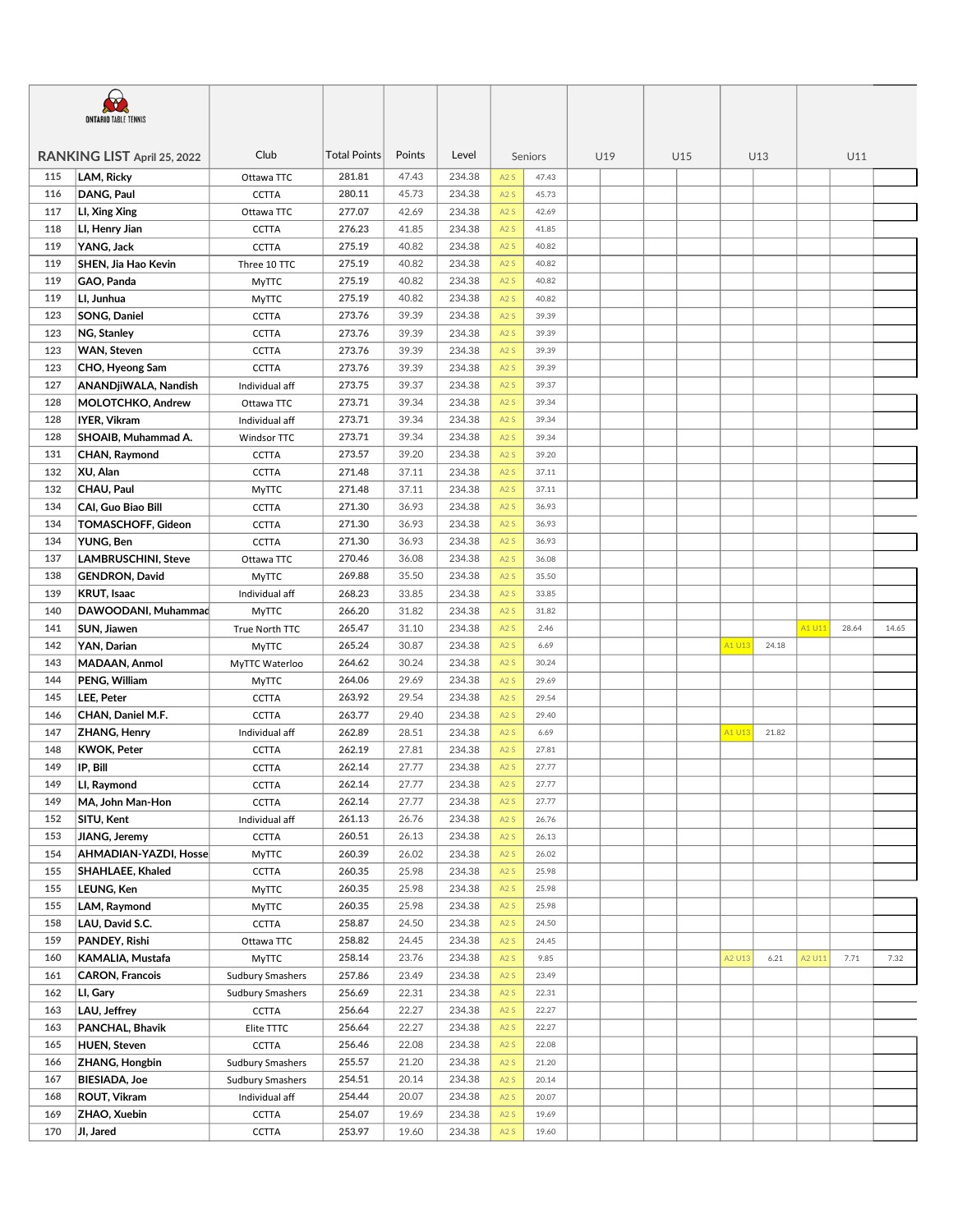| Club<br><b>Total Points</b><br>Points<br>Level<br>RANKING LIST April 25, 2022<br>U19<br>U15<br>U13<br>U11<br>Seniors<br>171<br>WU, Ziyi<br>253.62<br>19.24<br>234.38<br>A2S<br><b>GTTC Academy</b><br>19.24<br>172<br>253.60<br>19.22<br>234.38<br>KAMALIA, Aydin<br>A2S<br>6.15<br>A2 U15<br>13.07<br><b>MyTTC</b><br>173<br>PATHERIA, Mohammed<br>253.50<br>19.13<br>234.38<br>A2S<br>19.13<br><b>Sudbury Smashers</b><br>253.32<br>234.38<br>174<br>18.95<br>A2S<br>LI, Owen<br>Elite TTTC<br>18.95<br>253.22<br>234.38<br>175<br><b>ZENG, SIHAN</b><br>18.85<br><b>CCTTA</b><br>A2S<br>18.85<br>252.93<br>18.55<br>234.38<br>176<br><b>MONSIF, Moulay Youssef</b><br>18.55<br><b>CCTTA</b><br>A2S<br>252.93<br>176<br>18.55<br>234.38<br>ZHAO, Pincheng<br><b>CCTTA</b><br>A2S<br>18.55<br>252.88<br>18.50<br>234.38<br>178<br>DUFORD, Wayne<br>A2S<br>18.50<br>Ottawa TTC<br>HE, Eddy<br><b>CCTTA</b><br>252.34<br>17.97<br>234.38<br>179<br>A2S<br>17.97<br>234.38<br>180<br>DE CARLE, John<br>251.81<br>17.44<br>A2S<br>17.44<br>Ottawa TTC<br>251.24<br>234.38<br>181<br>16.86<br>A2S<br><b>SCHMIDT, Gunter</b><br>Individual aff<br>16.86<br>250.90<br>16.53<br>234.38<br>182<br><b>BARNES, Bruce</b><br>A2S<br>16.53<br>Ottawa TTC<br>234.38<br>183<br>ZHAO, Jonathan<br>250.62<br>16.25<br>MyTTC Waterloo<br>A2S<br>16.25<br>184<br>249.96<br>15.58<br>234.38<br><b>THAPAR, Dhruv</b><br>A2S<br>15.58<br>MyTTC<br>14.84<br>234.38<br>185<br>VIRK, Salman<br>249.22<br>A2S<br>14.84<br><b>MyTTC</b><br>249.22<br>234.38<br>185<br>MOLINA, Adrian<br>14.84<br>A2S<br>14.84<br>MyTTC<br>249.12<br>14.74<br>234.38<br>187<br><b>SHENOY, Navin</b><br>A2S<br>14.74<br><b>MyTTC</b><br>248.44<br>234.38<br>188<br>SHAHID, Ammad<br>14.06<br>A2S<br><b>MyTTC</b><br>14.06<br>248.11<br>13.73<br>234.38<br>189<br>MIHAI, Adrian<br>A2S<br>Ottawa TTC<br>13.73<br>247.75<br>234.38<br>190<br>SHARMA, Akhilesh<br>?<br>13.38<br>A2S<br>13.38<br>247.60<br>234.38<br>191<br>AZAB, Jason<br>13.23<br>A2S<br>13.23<br>Ottawa TTC<br>13.21<br>234.38<br>192<br><b>KARPOV, Viatcheslav</b><br>247.58<br>A2S<br>13.21<br>Ottawa TTC<br>12.06<br>234.38<br>193<br>ASHM, Maichel<br>246.43<br>A2S<br>TopSpin TTC Kitchener<br>12.06<br>12.06<br>234.38<br>194<br><b>KRIVONOSOV, Ivan</b><br>246.43<br>A2S<br>12.06<br><b>MyTTC</b><br>245.99<br>234.38<br>195<br><b>WEERASINGHEGE, Udara</b><br>11.61<br>A2S<br><b>MyTTC</b><br>11.61<br>245.93<br>11.56<br>234.38<br>196<br>LINDBLOM, Brian<br>A2S<br>11.56<br>Ottawa TTC<br>197<br>245.86<br>11.49<br>234.38<br><b>LAMIRANDE, Alex</b><br>Ottawa TTC<br>A2S<br>11.49<br>245.86<br>234.38<br>197<br>PADILLA, Alberto<br>Ottawa TTC<br>11.49<br>A2S<br>11.49<br>197<br><b>COUTURE, Roger</b><br>245.86<br>11.49<br>234.38<br>A2S<br>11.49<br><b>Sudbury Smashers</b><br>245.83<br>200<br>KE, Jesse<br>11.45<br>234.38<br>A2S<br>MyTTC<br>11.45<br>201<br>QIAO, Susan<br>245.81<br>11.43<br>234.38<br><b>CCTTA</b><br>A2S<br>11.43<br>201<br>245.81<br>11.43<br>234.38<br>A2S<br><b>WONG, Harris</b><br><b>CCTTA</b><br>11.43<br>245.56<br>234.38<br>203<br><b>KUKHTIY, Ilya</b><br>11.19<br>A2S<br>Ottawa TTC<br>11.19<br>LAM, Michael YC<br>245.51<br>234.38<br>204<br><b>MyTTC</b><br>11.13<br>A2S<br>11.13<br>205<br><b>MARSHALL, Eric</b><br>244.71<br>10.34<br>234.38<br>A2S<br>Ottawa TTC<br>10.34<br><b>BAHRI, Vishal</b><br>205<br><b>BATT Athletic</b><br>244.71<br>10.34<br>234.38<br>A <sub>2</sub> S<br>10.34<br>205<br>DAHALE, Kaivaiya<br>244.71<br>10.34<br>234.38<br><b>Sudbury Smashers</b><br>A2S<br>10.34<br>208<br><b>LEWIS, Hunter</b><br>244.20<br>9.82<br>234.38<br><b>Sudbury Smashers</b><br>A2S<br>9.82<br>SKOWRONSKI, John<br>243.70<br>9.33<br>234.38<br>A2S<br>209<br><b>Sudbury Smashers</b><br>9.33<br>243.24<br>234.38<br>210<br>MENDE, Jon<br>8.86<br>A2S<br><b>Sudbury Smashers</b><br>8.86<br>242.79<br>234.38<br>211<br>SUN, Fei<br>8.42<br>A2S<br>Ottawa TTC<br>8.42<br>242.79<br>234.38<br>211<br>ZHAO, Steve<br>8.42<br>A2S<br>8.42<br>Ottawa TTC<br>242.79<br>234.38<br>211<br>AHMADZAI, Omar<br>8.42<br>A2S<br><b>Sudbury Smashers</b><br>8.42<br>234.38<br>214<br><b>KWOK, Anthony</b><br>242.54<br>8.17<br>A2S<br><b>CCTTA</b><br>8.17<br>242.54<br>234.38<br>214<br>TAM, Chris<br>8.17<br><b>CCTTA</b><br>A2S<br>8.17<br>234.38<br>214<br>WONG, Francis F.<br><b>CCTTA</b><br>242.54<br>8.17<br>A2S<br>8.17<br>242.37<br>234.38<br>217<br>SAYEED, Jamil<br>8.00<br>A2S<br>8.00<br>Ottawa TTC<br>242.37<br>234.38<br>217<br>HAKIM, Fahim (Ahmed)<br>Ottawa TTC<br>8.00<br>A2S<br>8.00<br>242.37<br>234.38<br>217<br>MANZOOR, Zafar<br><b>MyTTC</b><br>8.00<br>A2S<br>8.00<br>217<br><b>BRUSER, Jerrol</b><br>242.37<br>8.00<br>234.38<br>A2S<br><b>Sudbury Smashers</b><br>8.00<br>221<br><b>CELEBI, Mehmed</b><br>241.97<br>7.60<br>234.38<br>A2S<br>Ottawa TTC<br>7.60<br>221<br><b>GEORGE, Abin</b><br>241.97<br>7.60<br>234.38<br><b>BATT Athletic</b><br>A2S<br>7.60<br>221<br><b>FRAPPIER, Billy</b><br>241.97<br>7.60<br>234.38<br>A2S<br><b>Sudbury Smashers</b><br>7.60<br>234.38<br>224<br>RAVAEI, Farid<br>241.80<br>7.42<br>A2S<br><b>CCTTA</b><br>7.42<br>241.80<br>234.38<br>224<br><b>ZHU, Michael (Wen Xiong)</b><br>7.42<br><b>MyTTC</b><br>A2S<br>7.42<br>224<br><b>TAI, Dicken</b><br><b>MyTTC</b><br>241.80<br>7.42<br>234.38<br>7.42<br>A2S | <b>ONTARIO TABLE TENNIS</b> |  |  |  |  |  |  |  |  |  |  |  |  |  |  |
|------------------------------------------------------------------------------------------------------------------------------------------------------------------------------------------------------------------------------------------------------------------------------------------------------------------------------------------------------------------------------------------------------------------------------------------------------------------------------------------------------------------------------------------------------------------------------------------------------------------------------------------------------------------------------------------------------------------------------------------------------------------------------------------------------------------------------------------------------------------------------------------------------------------------------------------------------------------------------------------------------------------------------------------------------------------------------------------------------------------------------------------------------------------------------------------------------------------------------------------------------------------------------------------------------------------------------------------------------------------------------------------------------------------------------------------------------------------------------------------------------------------------------------------------------------------------------------------------------------------------------------------------------------------------------------------------------------------------------------------------------------------------------------------------------------------------------------------------------------------------------------------------------------------------------------------------------------------------------------------------------------------------------------------------------------------------------------------------------------------------------------------------------------------------------------------------------------------------------------------------------------------------------------------------------------------------------------------------------------------------------------------------------------------------------------------------------------------------------------------------------------------------------------------------------------------------------------------------------------------------------------------------------------------------------------------------------------------------------------------------------------------------------------------------------------------------------------------------------------------------------------------------------------------------------------------------------------------------------------------------------------------------------------------------------------------------------------------------------------------------------------------------------------------------------------------------------------------------------------------------------------------------------------------------------------------------------------------------------------------------------------------------------------------------------------------------------------------------------------------------------------------------------------------------------------------------------------------------------------------------------------------------------------------------------------------------------------------------------------------------------------------------------------------------------------------------------------------------------------------------------------------------------------------------------------------------------------------------------------------------------------------------------------------------------------------------------------------------------------------------------------------------------------------------------------------------------------------------------------------------------------------------------------------------------------------------------------------------------------------------------------------------------------------------------------------------------------------------------------------------------------------------------------------------------------------------------------------------------------------------------------------------------------------------------------------------------------------------------------------------------------------------------------------------------------------------------------------------------------------------------------------------------------------------------------------------------------------------------------------------------------------------------------------------------------------------------------------------------------------------------------------------------------------------------------------------------------------------------------------------------------------------------------------------------------------------------------------------------|-----------------------------|--|--|--|--|--|--|--|--|--|--|--|--|--|--|
|                                                                                                                                                                                                                                                                                                                                                                                                                                                                                                                                                                                                                                                                                                                                                                                                                                                                                                                                                                                                                                                                                                                                                                                                                                                                                                                                                                                                                                                                                                                                                                                                                                                                                                                                                                                                                                                                                                                                                                                                                                                                                                                                                                                                                                                                                                                                                                                                                                                                                                                                                                                                                                                                                                                                                                                                                                                                                                                                                                                                                                                                                                                                                                                                                                                                                                                                                                                                                                                                                                                                                                                                                                                                                                                                                                                                                                                                                                                                                                                                                                                                                                                                                                                                                                                                                                                                                                                                                                                                                                                                                                                                                                                                                                                                                                                                                                                                                                                                                                                                                                                                                                                                                                                                                                                                                                                                                      |                             |  |  |  |  |  |  |  |  |  |  |  |  |  |  |
|                                                                                                                                                                                                                                                                                                                                                                                                                                                                                                                                                                                                                                                                                                                                                                                                                                                                                                                                                                                                                                                                                                                                                                                                                                                                                                                                                                                                                                                                                                                                                                                                                                                                                                                                                                                                                                                                                                                                                                                                                                                                                                                                                                                                                                                                                                                                                                                                                                                                                                                                                                                                                                                                                                                                                                                                                                                                                                                                                                                                                                                                                                                                                                                                                                                                                                                                                                                                                                                                                                                                                                                                                                                                                                                                                                                                                                                                                                                                                                                                                                                                                                                                                                                                                                                                                                                                                                                                                                                                                                                                                                                                                                                                                                                                                                                                                                                                                                                                                                                                                                                                                                                                                                                                                                                                                                                                                      |                             |  |  |  |  |  |  |  |  |  |  |  |  |  |  |
|                                                                                                                                                                                                                                                                                                                                                                                                                                                                                                                                                                                                                                                                                                                                                                                                                                                                                                                                                                                                                                                                                                                                                                                                                                                                                                                                                                                                                                                                                                                                                                                                                                                                                                                                                                                                                                                                                                                                                                                                                                                                                                                                                                                                                                                                                                                                                                                                                                                                                                                                                                                                                                                                                                                                                                                                                                                                                                                                                                                                                                                                                                                                                                                                                                                                                                                                                                                                                                                                                                                                                                                                                                                                                                                                                                                                                                                                                                                                                                                                                                                                                                                                                                                                                                                                                                                                                                                                                                                                                                                                                                                                                                                                                                                                                                                                                                                                                                                                                                                                                                                                                                                                                                                                                                                                                                                                                      |                             |  |  |  |  |  |  |  |  |  |  |  |  |  |  |
|                                                                                                                                                                                                                                                                                                                                                                                                                                                                                                                                                                                                                                                                                                                                                                                                                                                                                                                                                                                                                                                                                                                                                                                                                                                                                                                                                                                                                                                                                                                                                                                                                                                                                                                                                                                                                                                                                                                                                                                                                                                                                                                                                                                                                                                                                                                                                                                                                                                                                                                                                                                                                                                                                                                                                                                                                                                                                                                                                                                                                                                                                                                                                                                                                                                                                                                                                                                                                                                                                                                                                                                                                                                                                                                                                                                                                                                                                                                                                                                                                                                                                                                                                                                                                                                                                                                                                                                                                                                                                                                                                                                                                                                                                                                                                                                                                                                                                                                                                                                                                                                                                                                                                                                                                                                                                                                                                      |                             |  |  |  |  |  |  |  |  |  |  |  |  |  |  |
|                                                                                                                                                                                                                                                                                                                                                                                                                                                                                                                                                                                                                                                                                                                                                                                                                                                                                                                                                                                                                                                                                                                                                                                                                                                                                                                                                                                                                                                                                                                                                                                                                                                                                                                                                                                                                                                                                                                                                                                                                                                                                                                                                                                                                                                                                                                                                                                                                                                                                                                                                                                                                                                                                                                                                                                                                                                                                                                                                                                                                                                                                                                                                                                                                                                                                                                                                                                                                                                                                                                                                                                                                                                                                                                                                                                                                                                                                                                                                                                                                                                                                                                                                                                                                                                                                                                                                                                                                                                                                                                                                                                                                                                                                                                                                                                                                                                                                                                                                                                                                                                                                                                                                                                                                                                                                                                                                      |                             |  |  |  |  |  |  |  |  |  |  |  |  |  |  |
|                                                                                                                                                                                                                                                                                                                                                                                                                                                                                                                                                                                                                                                                                                                                                                                                                                                                                                                                                                                                                                                                                                                                                                                                                                                                                                                                                                                                                                                                                                                                                                                                                                                                                                                                                                                                                                                                                                                                                                                                                                                                                                                                                                                                                                                                                                                                                                                                                                                                                                                                                                                                                                                                                                                                                                                                                                                                                                                                                                                                                                                                                                                                                                                                                                                                                                                                                                                                                                                                                                                                                                                                                                                                                                                                                                                                                                                                                                                                                                                                                                                                                                                                                                                                                                                                                                                                                                                                                                                                                                                                                                                                                                                                                                                                                                                                                                                                                                                                                                                                                                                                                                                                                                                                                                                                                                                                                      |                             |  |  |  |  |  |  |  |  |  |  |  |  |  |  |
|                                                                                                                                                                                                                                                                                                                                                                                                                                                                                                                                                                                                                                                                                                                                                                                                                                                                                                                                                                                                                                                                                                                                                                                                                                                                                                                                                                                                                                                                                                                                                                                                                                                                                                                                                                                                                                                                                                                                                                                                                                                                                                                                                                                                                                                                                                                                                                                                                                                                                                                                                                                                                                                                                                                                                                                                                                                                                                                                                                                                                                                                                                                                                                                                                                                                                                                                                                                                                                                                                                                                                                                                                                                                                                                                                                                                                                                                                                                                                                                                                                                                                                                                                                                                                                                                                                                                                                                                                                                                                                                                                                                                                                                                                                                                                                                                                                                                                                                                                                                                                                                                                                                                                                                                                                                                                                                                                      |                             |  |  |  |  |  |  |  |  |  |  |  |  |  |  |
|                                                                                                                                                                                                                                                                                                                                                                                                                                                                                                                                                                                                                                                                                                                                                                                                                                                                                                                                                                                                                                                                                                                                                                                                                                                                                                                                                                                                                                                                                                                                                                                                                                                                                                                                                                                                                                                                                                                                                                                                                                                                                                                                                                                                                                                                                                                                                                                                                                                                                                                                                                                                                                                                                                                                                                                                                                                                                                                                                                                                                                                                                                                                                                                                                                                                                                                                                                                                                                                                                                                                                                                                                                                                                                                                                                                                                                                                                                                                                                                                                                                                                                                                                                                                                                                                                                                                                                                                                                                                                                                                                                                                                                                                                                                                                                                                                                                                                                                                                                                                                                                                                                                                                                                                                                                                                                                                                      |                             |  |  |  |  |  |  |  |  |  |  |  |  |  |  |
|                                                                                                                                                                                                                                                                                                                                                                                                                                                                                                                                                                                                                                                                                                                                                                                                                                                                                                                                                                                                                                                                                                                                                                                                                                                                                                                                                                                                                                                                                                                                                                                                                                                                                                                                                                                                                                                                                                                                                                                                                                                                                                                                                                                                                                                                                                                                                                                                                                                                                                                                                                                                                                                                                                                                                                                                                                                                                                                                                                                                                                                                                                                                                                                                                                                                                                                                                                                                                                                                                                                                                                                                                                                                                                                                                                                                                                                                                                                                                                                                                                                                                                                                                                                                                                                                                                                                                                                                                                                                                                                                                                                                                                                                                                                                                                                                                                                                                                                                                                                                                                                                                                                                                                                                                                                                                                                                                      |                             |  |  |  |  |  |  |  |  |  |  |  |  |  |  |
|                                                                                                                                                                                                                                                                                                                                                                                                                                                                                                                                                                                                                                                                                                                                                                                                                                                                                                                                                                                                                                                                                                                                                                                                                                                                                                                                                                                                                                                                                                                                                                                                                                                                                                                                                                                                                                                                                                                                                                                                                                                                                                                                                                                                                                                                                                                                                                                                                                                                                                                                                                                                                                                                                                                                                                                                                                                                                                                                                                                                                                                                                                                                                                                                                                                                                                                                                                                                                                                                                                                                                                                                                                                                                                                                                                                                                                                                                                                                                                                                                                                                                                                                                                                                                                                                                                                                                                                                                                                                                                                                                                                                                                                                                                                                                                                                                                                                                                                                                                                                                                                                                                                                                                                                                                                                                                                                                      |                             |  |  |  |  |  |  |  |  |  |  |  |  |  |  |
|                                                                                                                                                                                                                                                                                                                                                                                                                                                                                                                                                                                                                                                                                                                                                                                                                                                                                                                                                                                                                                                                                                                                                                                                                                                                                                                                                                                                                                                                                                                                                                                                                                                                                                                                                                                                                                                                                                                                                                                                                                                                                                                                                                                                                                                                                                                                                                                                                                                                                                                                                                                                                                                                                                                                                                                                                                                                                                                                                                                                                                                                                                                                                                                                                                                                                                                                                                                                                                                                                                                                                                                                                                                                                                                                                                                                                                                                                                                                                                                                                                                                                                                                                                                                                                                                                                                                                                                                                                                                                                                                                                                                                                                                                                                                                                                                                                                                                                                                                                                                                                                                                                                                                                                                                                                                                                                                                      |                             |  |  |  |  |  |  |  |  |  |  |  |  |  |  |
|                                                                                                                                                                                                                                                                                                                                                                                                                                                                                                                                                                                                                                                                                                                                                                                                                                                                                                                                                                                                                                                                                                                                                                                                                                                                                                                                                                                                                                                                                                                                                                                                                                                                                                                                                                                                                                                                                                                                                                                                                                                                                                                                                                                                                                                                                                                                                                                                                                                                                                                                                                                                                                                                                                                                                                                                                                                                                                                                                                                                                                                                                                                                                                                                                                                                                                                                                                                                                                                                                                                                                                                                                                                                                                                                                                                                                                                                                                                                                                                                                                                                                                                                                                                                                                                                                                                                                                                                                                                                                                                                                                                                                                                                                                                                                                                                                                                                                                                                                                                                                                                                                                                                                                                                                                                                                                                                                      |                             |  |  |  |  |  |  |  |  |  |  |  |  |  |  |
|                                                                                                                                                                                                                                                                                                                                                                                                                                                                                                                                                                                                                                                                                                                                                                                                                                                                                                                                                                                                                                                                                                                                                                                                                                                                                                                                                                                                                                                                                                                                                                                                                                                                                                                                                                                                                                                                                                                                                                                                                                                                                                                                                                                                                                                                                                                                                                                                                                                                                                                                                                                                                                                                                                                                                                                                                                                                                                                                                                                                                                                                                                                                                                                                                                                                                                                                                                                                                                                                                                                                                                                                                                                                                                                                                                                                                                                                                                                                                                                                                                                                                                                                                                                                                                                                                                                                                                                                                                                                                                                                                                                                                                                                                                                                                                                                                                                                                                                                                                                                                                                                                                                                                                                                                                                                                                                                                      |                             |  |  |  |  |  |  |  |  |  |  |  |  |  |  |
|                                                                                                                                                                                                                                                                                                                                                                                                                                                                                                                                                                                                                                                                                                                                                                                                                                                                                                                                                                                                                                                                                                                                                                                                                                                                                                                                                                                                                                                                                                                                                                                                                                                                                                                                                                                                                                                                                                                                                                                                                                                                                                                                                                                                                                                                                                                                                                                                                                                                                                                                                                                                                                                                                                                                                                                                                                                                                                                                                                                                                                                                                                                                                                                                                                                                                                                                                                                                                                                                                                                                                                                                                                                                                                                                                                                                                                                                                                                                                                                                                                                                                                                                                                                                                                                                                                                                                                                                                                                                                                                                                                                                                                                                                                                                                                                                                                                                                                                                                                                                                                                                                                                                                                                                                                                                                                                                                      |                             |  |  |  |  |  |  |  |  |  |  |  |  |  |  |
|                                                                                                                                                                                                                                                                                                                                                                                                                                                                                                                                                                                                                                                                                                                                                                                                                                                                                                                                                                                                                                                                                                                                                                                                                                                                                                                                                                                                                                                                                                                                                                                                                                                                                                                                                                                                                                                                                                                                                                                                                                                                                                                                                                                                                                                                                                                                                                                                                                                                                                                                                                                                                                                                                                                                                                                                                                                                                                                                                                                                                                                                                                                                                                                                                                                                                                                                                                                                                                                                                                                                                                                                                                                                                                                                                                                                                                                                                                                                                                                                                                                                                                                                                                                                                                                                                                                                                                                                                                                                                                                                                                                                                                                                                                                                                                                                                                                                                                                                                                                                                                                                                                                                                                                                                                                                                                                                                      |                             |  |  |  |  |  |  |  |  |  |  |  |  |  |  |
|                                                                                                                                                                                                                                                                                                                                                                                                                                                                                                                                                                                                                                                                                                                                                                                                                                                                                                                                                                                                                                                                                                                                                                                                                                                                                                                                                                                                                                                                                                                                                                                                                                                                                                                                                                                                                                                                                                                                                                                                                                                                                                                                                                                                                                                                                                                                                                                                                                                                                                                                                                                                                                                                                                                                                                                                                                                                                                                                                                                                                                                                                                                                                                                                                                                                                                                                                                                                                                                                                                                                                                                                                                                                                                                                                                                                                                                                                                                                                                                                                                                                                                                                                                                                                                                                                                                                                                                                                                                                                                                                                                                                                                                                                                                                                                                                                                                                                                                                                                                                                                                                                                                                                                                                                                                                                                                                                      |                             |  |  |  |  |  |  |  |  |  |  |  |  |  |  |
|                                                                                                                                                                                                                                                                                                                                                                                                                                                                                                                                                                                                                                                                                                                                                                                                                                                                                                                                                                                                                                                                                                                                                                                                                                                                                                                                                                                                                                                                                                                                                                                                                                                                                                                                                                                                                                                                                                                                                                                                                                                                                                                                                                                                                                                                                                                                                                                                                                                                                                                                                                                                                                                                                                                                                                                                                                                                                                                                                                                                                                                                                                                                                                                                                                                                                                                                                                                                                                                                                                                                                                                                                                                                                                                                                                                                                                                                                                                                                                                                                                                                                                                                                                                                                                                                                                                                                                                                                                                                                                                                                                                                                                                                                                                                                                                                                                                                                                                                                                                                                                                                                                                                                                                                                                                                                                                                                      |                             |  |  |  |  |  |  |  |  |  |  |  |  |  |  |
|                                                                                                                                                                                                                                                                                                                                                                                                                                                                                                                                                                                                                                                                                                                                                                                                                                                                                                                                                                                                                                                                                                                                                                                                                                                                                                                                                                                                                                                                                                                                                                                                                                                                                                                                                                                                                                                                                                                                                                                                                                                                                                                                                                                                                                                                                                                                                                                                                                                                                                                                                                                                                                                                                                                                                                                                                                                                                                                                                                                                                                                                                                                                                                                                                                                                                                                                                                                                                                                                                                                                                                                                                                                                                                                                                                                                                                                                                                                                                                                                                                                                                                                                                                                                                                                                                                                                                                                                                                                                                                                                                                                                                                                                                                                                                                                                                                                                                                                                                                                                                                                                                                                                                                                                                                                                                                                                                      |                             |  |  |  |  |  |  |  |  |  |  |  |  |  |  |
|                                                                                                                                                                                                                                                                                                                                                                                                                                                                                                                                                                                                                                                                                                                                                                                                                                                                                                                                                                                                                                                                                                                                                                                                                                                                                                                                                                                                                                                                                                                                                                                                                                                                                                                                                                                                                                                                                                                                                                                                                                                                                                                                                                                                                                                                                                                                                                                                                                                                                                                                                                                                                                                                                                                                                                                                                                                                                                                                                                                                                                                                                                                                                                                                                                                                                                                                                                                                                                                                                                                                                                                                                                                                                                                                                                                                                                                                                                                                                                                                                                                                                                                                                                                                                                                                                                                                                                                                                                                                                                                                                                                                                                                                                                                                                                                                                                                                                                                                                                                                                                                                                                                                                                                                                                                                                                                                                      |                             |  |  |  |  |  |  |  |  |  |  |  |  |  |  |
|                                                                                                                                                                                                                                                                                                                                                                                                                                                                                                                                                                                                                                                                                                                                                                                                                                                                                                                                                                                                                                                                                                                                                                                                                                                                                                                                                                                                                                                                                                                                                                                                                                                                                                                                                                                                                                                                                                                                                                                                                                                                                                                                                                                                                                                                                                                                                                                                                                                                                                                                                                                                                                                                                                                                                                                                                                                                                                                                                                                                                                                                                                                                                                                                                                                                                                                                                                                                                                                                                                                                                                                                                                                                                                                                                                                                                                                                                                                                                                                                                                                                                                                                                                                                                                                                                                                                                                                                                                                                                                                                                                                                                                                                                                                                                                                                                                                                                                                                                                                                                                                                                                                                                                                                                                                                                                                                                      |                             |  |  |  |  |  |  |  |  |  |  |  |  |  |  |
|                                                                                                                                                                                                                                                                                                                                                                                                                                                                                                                                                                                                                                                                                                                                                                                                                                                                                                                                                                                                                                                                                                                                                                                                                                                                                                                                                                                                                                                                                                                                                                                                                                                                                                                                                                                                                                                                                                                                                                                                                                                                                                                                                                                                                                                                                                                                                                                                                                                                                                                                                                                                                                                                                                                                                                                                                                                                                                                                                                                                                                                                                                                                                                                                                                                                                                                                                                                                                                                                                                                                                                                                                                                                                                                                                                                                                                                                                                                                                                                                                                                                                                                                                                                                                                                                                                                                                                                                                                                                                                                                                                                                                                                                                                                                                                                                                                                                                                                                                                                                                                                                                                                                                                                                                                                                                                                                                      |                             |  |  |  |  |  |  |  |  |  |  |  |  |  |  |
|                                                                                                                                                                                                                                                                                                                                                                                                                                                                                                                                                                                                                                                                                                                                                                                                                                                                                                                                                                                                                                                                                                                                                                                                                                                                                                                                                                                                                                                                                                                                                                                                                                                                                                                                                                                                                                                                                                                                                                                                                                                                                                                                                                                                                                                                                                                                                                                                                                                                                                                                                                                                                                                                                                                                                                                                                                                                                                                                                                                                                                                                                                                                                                                                                                                                                                                                                                                                                                                                                                                                                                                                                                                                                                                                                                                                                                                                                                                                                                                                                                                                                                                                                                                                                                                                                                                                                                                                                                                                                                                                                                                                                                                                                                                                                                                                                                                                                                                                                                                                                                                                                                                                                                                                                                                                                                                                                      |                             |  |  |  |  |  |  |  |  |  |  |  |  |  |  |
|                                                                                                                                                                                                                                                                                                                                                                                                                                                                                                                                                                                                                                                                                                                                                                                                                                                                                                                                                                                                                                                                                                                                                                                                                                                                                                                                                                                                                                                                                                                                                                                                                                                                                                                                                                                                                                                                                                                                                                                                                                                                                                                                                                                                                                                                                                                                                                                                                                                                                                                                                                                                                                                                                                                                                                                                                                                                                                                                                                                                                                                                                                                                                                                                                                                                                                                                                                                                                                                                                                                                                                                                                                                                                                                                                                                                                                                                                                                                                                                                                                                                                                                                                                                                                                                                                                                                                                                                                                                                                                                                                                                                                                                                                                                                                                                                                                                                                                                                                                                                                                                                                                                                                                                                                                                                                                                                                      |                             |  |  |  |  |  |  |  |  |  |  |  |  |  |  |
|                                                                                                                                                                                                                                                                                                                                                                                                                                                                                                                                                                                                                                                                                                                                                                                                                                                                                                                                                                                                                                                                                                                                                                                                                                                                                                                                                                                                                                                                                                                                                                                                                                                                                                                                                                                                                                                                                                                                                                                                                                                                                                                                                                                                                                                                                                                                                                                                                                                                                                                                                                                                                                                                                                                                                                                                                                                                                                                                                                                                                                                                                                                                                                                                                                                                                                                                                                                                                                                                                                                                                                                                                                                                                                                                                                                                                                                                                                                                                                                                                                                                                                                                                                                                                                                                                                                                                                                                                                                                                                                                                                                                                                                                                                                                                                                                                                                                                                                                                                                                                                                                                                                                                                                                                                                                                                                                                      |                             |  |  |  |  |  |  |  |  |  |  |  |  |  |  |
|                                                                                                                                                                                                                                                                                                                                                                                                                                                                                                                                                                                                                                                                                                                                                                                                                                                                                                                                                                                                                                                                                                                                                                                                                                                                                                                                                                                                                                                                                                                                                                                                                                                                                                                                                                                                                                                                                                                                                                                                                                                                                                                                                                                                                                                                                                                                                                                                                                                                                                                                                                                                                                                                                                                                                                                                                                                                                                                                                                                                                                                                                                                                                                                                                                                                                                                                                                                                                                                                                                                                                                                                                                                                                                                                                                                                                                                                                                                                                                                                                                                                                                                                                                                                                                                                                                                                                                                                                                                                                                                                                                                                                                                                                                                                                                                                                                                                                                                                                                                                                                                                                                                                                                                                                                                                                                                                                      |                             |  |  |  |  |  |  |  |  |  |  |  |  |  |  |
|                                                                                                                                                                                                                                                                                                                                                                                                                                                                                                                                                                                                                                                                                                                                                                                                                                                                                                                                                                                                                                                                                                                                                                                                                                                                                                                                                                                                                                                                                                                                                                                                                                                                                                                                                                                                                                                                                                                                                                                                                                                                                                                                                                                                                                                                                                                                                                                                                                                                                                                                                                                                                                                                                                                                                                                                                                                                                                                                                                                                                                                                                                                                                                                                                                                                                                                                                                                                                                                                                                                                                                                                                                                                                                                                                                                                                                                                                                                                                                                                                                                                                                                                                                                                                                                                                                                                                                                                                                                                                                                                                                                                                                                                                                                                                                                                                                                                                                                                                                                                                                                                                                                                                                                                                                                                                                                                                      |                             |  |  |  |  |  |  |  |  |  |  |  |  |  |  |
|                                                                                                                                                                                                                                                                                                                                                                                                                                                                                                                                                                                                                                                                                                                                                                                                                                                                                                                                                                                                                                                                                                                                                                                                                                                                                                                                                                                                                                                                                                                                                                                                                                                                                                                                                                                                                                                                                                                                                                                                                                                                                                                                                                                                                                                                                                                                                                                                                                                                                                                                                                                                                                                                                                                                                                                                                                                                                                                                                                                                                                                                                                                                                                                                                                                                                                                                                                                                                                                                                                                                                                                                                                                                                                                                                                                                                                                                                                                                                                                                                                                                                                                                                                                                                                                                                                                                                                                                                                                                                                                                                                                                                                                                                                                                                                                                                                                                                                                                                                                                                                                                                                                                                                                                                                                                                                                                                      |                             |  |  |  |  |  |  |  |  |  |  |  |  |  |  |
|                                                                                                                                                                                                                                                                                                                                                                                                                                                                                                                                                                                                                                                                                                                                                                                                                                                                                                                                                                                                                                                                                                                                                                                                                                                                                                                                                                                                                                                                                                                                                                                                                                                                                                                                                                                                                                                                                                                                                                                                                                                                                                                                                                                                                                                                                                                                                                                                                                                                                                                                                                                                                                                                                                                                                                                                                                                                                                                                                                                                                                                                                                                                                                                                                                                                                                                                                                                                                                                                                                                                                                                                                                                                                                                                                                                                                                                                                                                                                                                                                                                                                                                                                                                                                                                                                                                                                                                                                                                                                                                                                                                                                                                                                                                                                                                                                                                                                                                                                                                                                                                                                                                                                                                                                                                                                                                                                      |                             |  |  |  |  |  |  |  |  |  |  |  |  |  |  |
|                                                                                                                                                                                                                                                                                                                                                                                                                                                                                                                                                                                                                                                                                                                                                                                                                                                                                                                                                                                                                                                                                                                                                                                                                                                                                                                                                                                                                                                                                                                                                                                                                                                                                                                                                                                                                                                                                                                                                                                                                                                                                                                                                                                                                                                                                                                                                                                                                                                                                                                                                                                                                                                                                                                                                                                                                                                                                                                                                                                                                                                                                                                                                                                                                                                                                                                                                                                                                                                                                                                                                                                                                                                                                                                                                                                                                                                                                                                                                                                                                                                                                                                                                                                                                                                                                                                                                                                                                                                                                                                                                                                                                                                                                                                                                                                                                                                                                                                                                                                                                                                                                                                                                                                                                                                                                                                                                      |                             |  |  |  |  |  |  |  |  |  |  |  |  |  |  |
|                                                                                                                                                                                                                                                                                                                                                                                                                                                                                                                                                                                                                                                                                                                                                                                                                                                                                                                                                                                                                                                                                                                                                                                                                                                                                                                                                                                                                                                                                                                                                                                                                                                                                                                                                                                                                                                                                                                                                                                                                                                                                                                                                                                                                                                                                                                                                                                                                                                                                                                                                                                                                                                                                                                                                                                                                                                                                                                                                                                                                                                                                                                                                                                                                                                                                                                                                                                                                                                                                                                                                                                                                                                                                                                                                                                                                                                                                                                                                                                                                                                                                                                                                                                                                                                                                                                                                                                                                                                                                                                                                                                                                                                                                                                                                                                                                                                                                                                                                                                                                                                                                                                                                                                                                                                                                                                                                      |                             |  |  |  |  |  |  |  |  |  |  |  |  |  |  |
|                                                                                                                                                                                                                                                                                                                                                                                                                                                                                                                                                                                                                                                                                                                                                                                                                                                                                                                                                                                                                                                                                                                                                                                                                                                                                                                                                                                                                                                                                                                                                                                                                                                                                                                                                                                                                                                                                                                                                                                                                                                                                                                                                                                                                                                                                                                                                                                                                                                                                                                                                                                                                                                                                                                                                                                                                                                                                                                                                                                                                                                                                                                                                                                                                                                                                                                                                                                                                                                                                                                                                                                                                                                                                                                                                                                                                                                                                                                                                                                                                                                                                                                                                                                                                                                                                                                                                                                                                                                                                                                                                                                                                                                                                                                                                                                                                                                                                                                                                                                                                                                                                                                                                                                                                                                                                                                                                      |                             |  |  |  |  |  |  |  |  |  |  |  |  |  |  |
|                                                                                                                                                                                                                                                                                                                                                                                                                                                                                                                                                                                                                                                                                                                                                                                                                                                                                                                                                                                                                                                                                                                                                                                                                                                                                                                                                                                                                                                                                                                                                                                                                                                                                                                                                                                                                                                                                                                                                                                                                                                                                                                                                                                                                                                                                                                                                                                                                                                                                                                                                                                                                                                                                                                                                                                                                                                                                                                                                                                                                                                                                                                                                                                                                                                                                                                                                                                                                                                                                                                                                                                                                                                                                                                                                                                                                                                                                                                                                                                                                                                                                                                                                                                                                                                                                                                                                                                                                                                                                                                                                                                                                                                                                                                                                                                                                                                                                                                                                                                                                                                                                                                                                                                                                                                                                                                                                      |                             |  |  |  |  |  |  |  |  |  |  |  |  |  |  |
|                                                                                                                                                                                                                                                                                                                                                                                                                                                                                                                                                                                                                                                                                                                                                                                                                                                                                                                                                                                                                                                                                                                                                                                                                                                                                                                                                                                                                                                                                                                                                                                                                                                                                                                                                                                                                                                                                                                                                                                                                                                                                                                                                                                                                                                                                                                                                                                                                                                                                                                                                                                                                                                                                                                                                                                                                                                                                                                                                                                                                                                                                                                                                                                                                                                                                                                                                                                                                                                                                                                                                                                                                                                                                                                                                                                                                                                                                                                                                                                                                                                                                                                                                                                                                                                                                                                                                                                                                                                                                                                                                                                                                                                                                                                                                                                                                                                                                                                                                                                                                                                                                                                                                                                                                                                                                                                                                      |                             |  |  |  |  |  |  |  |  |  |  |  |  |  |  |
|                                                                                                                                                                                                                                                                                                                                                                                                                                                                                                                                                                                                                                                                                                                                                                                                                                                                                                                                                                                                                                                                                                                                                                                                                                                                                                                                                                                                                                                                                                                                                                                                                                                                                                                                                                                                                                                                                                                                                                                                                                                                                                                                                                                                                                                                                                                                                                                                                                                                                                                                                                                                                                                                                                                                                                                                                                                                                                                                                                                                                                                                                                                                                                                                                                                                                                                                                                                                                                                                                                                                                                                                                                                                                                                                                                                                                                                                                                                                                                                                                                                                                                                                                                                                                                                                                                                                                                                                                                                                                                                                                                                                                                                                                                                                                                                                                                                                                                                                                                                                                                                                                                                                                                                                                                                                                                                                                      |                             |  |  |  |  |  |  |  |  |  |  |  |  |  |  |
|                                                                                                                                                                                                                                                                                                                                                                                                                                                                                                                                                                                                                                                                                                                                                                                                                                                                                                                                                                                                                                                                                                                                                                                                                                                                                                                                                                                                                                                                                                                                                                                                                                                                                                                                                                                                                                                                                                                                                                                                                                                                                                                                                                                                                                                                                                                                                                                                                                                                                                                                                                                                                                                                                                                                                                                                                                                                                                                                                                                                                                                                                                                                                                                                                                                                                                                                                                                                                                                                                                                                                                                                                                                                                                                                                                                                                                                                                                                                                                                                                                                                                                                                                                                                                                                                                                                                                                                                                                                                                                                                                                                                                                                                                                                                                                                                                                                                                                                                                                                                                                                                                                                                                                                                                                                                                                                                                      |                             |  |  |  |  |  |  |  |  |  |  |  |  |  |  |
|                                                                                                                                                                                                                                                                                                                                                                                                                                                                                                                                                                                                                                                                                                                                                                                                                                                                                                                                                                                                                                                                                                                                                                                                                                                                                                                                                                                                                                                                                                                                                                                                                                                                                                                                                                                                                                                                                                                                                                                                                                                                                                                                                                                                                                                                                                                                                                                                                                                                                                                                                                                                                                                                                                                                                                                                                                                                                                                                                                                                                                                                                                                                                                                                                                                                                                                                                                                                                                                                                                                                                                                                                                                                                                                                                                                                                                                                                                                                                                                                                                                                                                                                                                                                                                                                                                                                                                                                                                                                                                                                                                                                                                                                                                                                                                                                                                                                                                                                                                                                                                                                                                                                                                                                                                                                                                                                                      |                             |  |  |  |  |  |  |  |  |  |  |  |  |  |  |
|                                                                                                                                                                                                                                                                                                                                                                                                                                                                                                                                                                                                                                                                                                                                                                                                                                                                                                                                                                                                                                                                                                                                                                                                                                                                                                                                                                                                                                                                                                                                                                                                                                                                                                                                                                                                                                                                                                                                                                                                                                                                                                                                                                                                                                                                                                                                                                                                                                                                                                                                                                                                                                                                                                                                                                                                                                                                                                                                                                                                                                                                                                                                                                                                                                                                                                                                                                                                                                                                                                                                                                                                                                                                                                                                                                                                                                                                                                                                                                                                                                                                                                                                                                                                                                                                                                                                                                                                                                                                                                                                                                                                                                                                                                                                                                                                                                                                                                                                                                                                                                                                                                                                                                                                                                                                                                                                                      |                             |  |  |  |  |  |  |  |  |  |  |  |  |  |  |
|                                                                                                                                                                                                                                                                                                                                                                                                                                                                                                                                                                                                                                                                                                                                                                                                                                                                                                                                                                                                                                                                                                                                                                                                                                                                                                                                                                                                                                                                                                                                                                                                                                                                                                                                                                                                                                                                                                                                                                                                                                                                                                                                                                                                                                                                                                                                                                                                                                                                                                                                                                                                                                                                                                                                                                                                                                                                                                                                                                                                                                                                                                                                                                                                                                                                                                                                                                                                                                                                                                                                                                                                                                                                                                                                                                                                                                                                                                                                                                                                                                                                                                                                                                                                                                                                                                                                                                                                                                                                                                                                                                                                                                                                                                                                                                                                                                                                                                                                                                                                                                                                                                                                                                                                                                                                                                                                                      |                             |  |  |  |  |  |  |  |  |  |  |  |  |  |  |
|                                                                                                                                                                                                                                                                                                                                                                                                                                                                                                                                                                                                                                                                                                                                                                                                                                                                                                                                                                                                                                                                                                                                                                                                                                                                                                                                                                                                                                                                                                                                                                                                                                                                                                                                                                                                                                                                                                                                                                                                                                                                                                                                                                                                                                                                                                                                                                                                                                                                                                                                                                                                                                                                                                                                                                                                                                                                                                                                                                                                                                                                                                                                                                                                                                                                                                                                                                                                                                                                                                                                                                                                                                                                                                                                                                                                                                                                                                                                                                                                                                                                                                                                                                                                                                                                                                                                                                                                                                                                                                                                                                                                                                                                                                                                                                                                                                                                                                                                                                                                                                                                                                                                                                                                                                                                                                                                                      |                             |  |  |  |  |  |  |  |  |  |  |  |  |  |  |
|                                                                                                                                                                                                                                                                                                                                                                                                                                                                                                                                                                                                                                                                                                                                                                                                                                                                                                                                                                                                                                                                                                                                                                                                                                                                                                                                                                                                                                                                                                                                                                                                                                                                                                                                                                                                                                                                                                                                                                                                                                                                                                                                                                                                                                                                                                                                                                                                                                                                                                                                                                                                                                                                                                                                                                                                                                                                                                                                                                                                                                                                                                                                                                                                                                                                                                                                                                                                                                                                                                                                                                                                                                                                                                                                                                                                                                                                                                                                                                                                                                                                                                                                                                                                                                                                                                                                                                                                                                                                                                                                                                                                                                                                                                                                                                                                                                                                                                                                                                                                                                                                                                                                                                                                                                                                                                                                                      |                             |  |  |  |  |  |  |  |  |  |  |  |  |  |  |
|                                                                                                                                                                                                                                                                                                                                                                                                                                                                                                                                                                                                                                                                                                                                                                                                                                                                                                                                                                                                                                                                                                                                                                                                                                                                                                                                                                                                                                                                                                                                                                                                                                                                                                                                                                                                                                                                                                                                                                                                                                                                                                                                                                                                                                                                                                                                                                                                                                                                                                                                                                                                                                                                                                                                                                                                                                                                                                                                                                                                                                                                                                                                                                                                                                                                                                                                                                                                                                                                                                                                                                                                                                                                                                                                                                                                                                                                                                                                                                                                                                                                                                                                                                                                                                                                                                                                                                                                                                                                                                                                                                                                                                                                                                                                                                                                                                                                                                                                                                                                                                                                                                                                                                                                                                                                                                                                                      |                             |  |  |  |  |  |  |  |  |  |  |  |  |  |  |
|                                                                                                                                                                                                                                                                                                                                                                                                                                                                                                                                                                                                                                                                                                                                                                                                                                                                                                                                                                                                                                                                                                                                                                                                                                                                                                                                                                                                                                                                                                                                                                                                                                                                                                                                                                                                                                                                                                                                                                                                                                                                                                                                                                                                                                                                                                                                                                                                                                                                                                                                                                                                                                                                                                                                                                                                                                                                                                                                                                                                                                                                                                                                                                                                                                                                                                                                                                                                                                                                                                                                                                                                                                                                                                                                                                                                                                                                                                                                                                                                                                                                                                                                                                                                                                                                                                                                                                                                                                                                                                                                                                                                                                                                                                                                                                                                                                                                                                                                                                                                                                                                                                                                                                                                                                                                                                                                                      |                             |  |  |  |  |  |  |  |  |  |  |  |  |  |  |
|                                                                                                                                                                                                                                                                                                                                                                                                                                                                                                                                                                                                                                                                                                                                                                                                                                                                                                                                                                                                                                                                                                                                                                                                                                                                                                                                                                                                                                                                                                                                                                                                                                                                                                                                                                                                                                                                                                                                                                                                                                                                                                                                                                                                                                                                                                                                                                                                                                                                                                                                                                                                                                                                                                                                                                                                                                                                                                                                                                                                                                                                                                                                                                                                                                                                                                                                                                                                                                                                                                                                                                                                                                                                                                                                                                                                                                                                                                                                                                                                                                                                                                                                                                                                                                                                                                                                                                                                                                                                                                                                                                                                                                                                                                                                                                                                                                                                                                                                                                                                                                                                                                                                                                                                                                                                                                                                                      |                             |  |  |  |  |  |  |  |  |  |  |  |  |  |  |
|                                                                                                                                                                                                                                                                                                                                                                                                                                                                                                                                                                                                                                                                                                                                                                                                                                                                                                                                                                                                                                                                                                                                                                                                                                                                                                                                                                                                                                                                                                                                                                                                                                                                                                                                                                                                                                                                                                                                                                                                                                                                                                                                                                                                                                                                                                                                                                                                                                                                                                                                                                                                                                                                                                                                                                                                                                                                                                                                                                                                                                                                                                                                                                                                                                                                                                                                                                                                                                                                                                                                                                                                                                                                                                                                                                                                                                                                                                                                                                                                                                                                                                                                                                                                                                                                                                                                                                                                                                                                                                                                                                                                                                                                                                                                                                                                                                                                                                                                                                                                                                                                                                                                                                                                                                                                                                                                                      |                             |  |  |  |  |  |  |  |  |  |  |  |  |  |  |
|                                                                                                                                                                                                                                                                                                                                                                                                                                                                                                                                                                                                                                                                                                                                                                                                                                                                                                                                                                                                                                                                                                                                                                                                                                                                                                                                                                                                                                                                                                                                                                                                                                                                                                                                                                                                                                                                                                                                                                                                                                                                                                                                                                                                                                                                                                                                                                                                                                                                                                                                                                                                                                                                                                                                                                                                                                                                                                                                                                                                                                                                                                                                                                                                                                                                                                                                                                                                                                                                                                                                                                                                                                                                                                                                                                                                                                                                                                                                                                                                                                                                                                                                                                                                                                                                                                                                                                                                                                                                                                                                                                                                                                                                                                                                                                                                                                                                                                                                                                                                                                                                                                                                                                                                                                                                                                                                                      |                             |  |  |  |  |  |  |  |  |  |  |  |  |  |  |
|                                                                                                                                                                                                                                                                                                                                                                                                                                                                                                                                                                                                                                                                                                                                                                                                                                                                                                                                                                                                                                                                                                                                                                                                                                                                                                                                                                                                                                                                                                                                                                                                                                                                                                                                                                                                                                                                                                                                                                                                                                                                                                                                                                                                                                                                                                                                                                                                                                                                                                                                                                                                                                                                                                                                                                                                                                                                                                                                                                                                                                                                                                                                                                                                                                                                                                                                                                                                                                                                                                                                                                                                                                                                                                                                                                                                                                                                                                                                                                                                                                                                                                                                                                                                                                                                                                                                                                                                                                                                                                                                                                                                                                                                                                                                                                                                                                                                                                                                                                                                                                                                                                                                                                                                                                                                                                                                                      |                             |  |  |  |  |  |  |  |  |  |  |  |  |  |  |
|                                                                                                                                                                                                                                                                                                                                                                                                                                                                                                                                                                                                                                                                                                                                                                                                                                                                                                                                                                                                                                                                                                                                                                                                                                                                                                                                                                                                                                                                                                                                                                                                                                                                                                                                                                                                                                                                                                                                                                                                                                                                                                                                                                                                                                                                                                                                                                                                                                                                                                                                                                                                                                                                                                                                                                                                                                                                                                                                                                                                                                                                                                                                                                                                                                                                                                                                                                                                                                                                                                                                                                                                                                                                                                                                                                                                                                                                                                                                                                                                                                                                                                                                                                                                                                                                                                                                                                                                                                                                                                                                                                                                                                                                                                                                                                                                                                                                                                                                                                                                                                                                                                                                                                                                                                                                                                                                                      |                             |  |  |  |  |  |  |  |  |  |  |  |  |  |  |
|                                                                                                                                                                                                                                                                                                                                                                                                                                                                                                                                                                                                                                                                                                                                                                                                                                                                                                                                                                                                                                                                                                                                                                                                                                                                                                                                                                                                                                                                                                                                                                                                                                                                                                                                                                                                                                                                                                                                                                                                                                                                                                                                                                                                                                                                                                                                                                                                                                                                                                                                                                                                                                                                                                                                                                                                                                                                                                                                                                                                                                                                                                                                                                                                                                                                                                                                                                                                                                                                                                                                                                                                                                                                                                                                                                                                                                                                                                                                                                                                                                                                                                                                                                                                                                                                                                                                                                                                                                                                                                                                                                                                                                                                                                                                                                                                                                                                                                                                                                                                                                                                                                                                                                                                                                                                                                                                                      |                             |  |  |  |  |  |  |  |  |  |  |  |  |  |  |
|                                                                                                                                                                                                                                                                                                                                                                                                                                                                                                                                                                                                                                                                                                                                                                                                                                                                                                                                                                                                                                                                                                                                                                                                                                                                                                                                                                                                                                                                                                                                                                                                                                                                                                                                                                                                                                                                                                                                                                                                                                                                                                                                                                                                                                                                                                                                                                                                                                                                                                                                                                                                                                                                                                                                                                                                                                                                                                                                                                                                                                                                                                                                                                                                                                                                                                                                                                                                                                                                                                                                                                                                                                                                                                                                                                                                                                                                                                                                                                                                                                                                                                                                                                                                                                                                                                                                                                                                                                                                                                                                                                                                                                                                                                                                                                                                                                                                                                                                                                                                                                                                                                                                                                                                                                                                                                                                                      |                             |  |  |  |  |  |  |  |  |  |  |  |  |  |  |
|                                                                                                                                                                                                                                                                                                                                                                                                                                                                                                                                                                                                                                                                                                                                                                                                                                                                                                                                                                                                                                                                                                                                                                                                                                                                                                                                                                                                                                                                                                                                                                                                                                                                                                                                                                                                                                                                                                                                                                                                                                                                                                                                                                                                                                                                                                                                                                                                                                                                                                                                                                                                                                                                                                                                                                                                                                                                                                                                                                                                                                                                                                                                                                                                                                                                                                                                                                                                                                                                                                                                                                                                                                                                                                                                                                                                                                                                                                                                                                                                                                                                                                                                                                                                                                                                                                                                                                                                                                                                                                                                                                                                                                                                                                                                                                                                                                                                                                                                                                                                                                                                                                                                                                                                                                                                                                                                                      |                             |  |  |  |  |  |  |  |  |  |  |  |  |  |  |
|                                                                                                                                                                                                                                                                                                                                                                                                                                                                                                                                                                                                                                                                                                                                                                                                                                                                                                                                                                                                                                                                                                                                                                                                                                                                                                                                                                                                                                                                                                                                                                                                                                                                                                                                                                                                                                                                                                                                                                                                                                                                                                                                                                                                                                                                                                                                                                                                                                                                                                                                                                                                                                                                                                                                                                                                                                                                                                                                                                                                                                                                                                                                                                                                                                                                                                                                                                                                                                                                                                                                                                                                                                                                                                                                                                                                                                                                                                                                                                                                                                                                                                                                                                                                                                                                                                                                                                                                                                                                                                                                                                                                                                                                                                                                                                                                                                                                                                                                                                                                                                                                                                                                                                                                                                                                                                                                                      |                             |  |  |  |  |  |  |  |  |  |  |  |  |  |  |
|                                                                                                                                                                                                                                                                                                                                                                                                                                                                                                                                                                                                                                                                                                                                                                                                                                                                                                                                                                                                                                                                                                                                                                                                                                                                                                                                                                                                                                                                                                                                                                                                                                                                                                                                                                                                                                                                                                                                                                                                                                                                                                                                                                                                                                                                                                                                                                                                                                                                                                                                                                                                                                                                                                                                                                                                                                                                                                                                                                                                                                                                                                                                                                                                                                                                                                                                                                                                                                                                                                                                                                                                                                                                                                                                                                                                                                                                                                                                                                                                                                                                                                                                                                                                                                                                                                                                                                                                                                                                                                                                                                                                                                                                                                                                                                                                                                                                                                                                                                                                                                                                                                                                                                                                                                                                                                                                                      |                             |  |  |  |  |  |  |  |  |  |  |  |  |  |  |
|                                                                                                                                                                                                                                                                                                                                                                                                                                                                                                                                                                                                                                                                                                                                                                                                                                                                                                                                                                                                                                                                                                                                                                                                                                                                                                                                                                                                                                                                                                                                                                                                                                                                                                                                                                                                                                                                                                                                                                                                                                                                                                                                                                                                                                                                                                                                                                                                                                                                                                                                                                                                                                                                                                                                                                                                                                                                                                                                                                                                                                                                                                                                                                                                                                                                                                                                                                                                                                                                                                                                                                                                                                                                                                                                                                                                                                                                                                                                                                                                                                                                                                                                                                                                                                                                                                                                                                                                                                                                                                                                                                                                                                                                                                                                                                                                                                                                                                                                                                                                                                                                                                                                                                                                                                                                                                                                                      |                             |  |  |  |  |  |  |  |  |  |  |  |  |  |  |
|                                                                                                                                                                                                                                                                                                                                                                                                                                                                                                                                                                                                                                                                                                                                                                                                                                                                                                                                                                                                                                                                                                                                                                                                                                                                                                                                                                                                                                                                                                                                                                                                                                                                                                                                                                                                                                                                                                                                                                                                                                                                                                                                                                                                                                                                                                                                                                                                                                                                                                                                                                                                                                                                                                                                                                                                                                                                                                                                                                                                                                                                                                                                                                                                                                                                                                                                                                                                                                                                                                                                                                                                                                                                                                                                                                                                                                                                                                                                                                                                                                                                                                                                                                                                                                                                                                                                                                                                                                                                                                                                                                                                                                                                                                                                                                                                                                                                                                                                                                                                                                                                                                                                                                                                                                                                                                                                                      |                             |  |  |  |  |  |  |  |  |  |  |  |  |  |  |
|                                                                                                                                                                                                                                                                                                                                                                                                                                                                                                                                                                                                                                                                                                                                                                                                                                                                                                                                                                                                                                                                                                                                                                                                                                                                                                                                                                                                                                                                                                                                                                                                                                                                                                                                                                                                                                                                                                                                                                                                                                                                                                                                                                                                                                                                                                                                                                                                                                                                                                                                                                                                                                                                                                                                                                                                                                                                                                                                                                                                                                                                                                                                                                                                                                                                                                                                                                                                                                                                                                                                                                                                                                                                                                                                                                                                                                                                                                                                                                                                                                                                                                                                                                                                                                                                                                                                                                                                                                                                                                                                                                                                                                                                                                                                                                                                                                                                                                                                                                                                                                                                                                                                                                                                                                                                                                                                                      |                             |  |  |  |  |  |  |  |  |  |  |  |  |  |  |
|                                                                                                                                                                                                                                                                                                                                                                                                                                                                                                                                                                                                                                                                                                                                                                                                                                                                                                                                                                                                                                                                                                                                                                                                                                                                                                                                                                                                                                                                                                                                                                                                                                                                                                                                                                                                                                                                                                                                                                                                                                                                                                                                                                                                                                                                                                                                                                                                                                                                                                                                                                                                                                                                                                                                                                                                                                                                                                                                                                                                                                                                                                                                                                                                                                                                                                                                                                                                                                                                                                                                                                                                                                                                                                                                                                                                                                                                                                                                                                                                                                                                                                                                                                                                                                                                                                                                                                                                                                                                                                                                                                                                                                                                                                                                                                                                                                                                                                                                                                                                                                                                                                                                                                                                                                                                                                                                                      |                             |  |  |  |  |  |  |  |  |  |  |  |  |  |  |
|                                                                                                                                                                                                                                                                                                                                                                                                                                                                                                                                                                                                                                                                                                                                                                                                                                                                                                                                                                                                                                                                                                                                                                                                                                                                                                                                                                                                                                                                                                                                                                                                                                                                                                                                                                                                                                                                                                                                                                                                                                                                                                                                                                                                                                                                                                                                                                                                                                                                                                                                                                                                                                                                                                                                                                                                                                                                                                                                                                                                                                                                                                                                                                                                                                                                                                                                                                                                                                                                                                                                                                                                                                                                                                                                                                                                                                                                                                                                                                                                                                                                                                                                                                                                                                                                                                                                                                                                                                                                                                                                                                                                                                                                                                                                                                                                                                                                                                                                                                                                                                                                                                                                                                                                                                                                                                                                                      |                             |  |  |  |  |  |  |  |  |  |  |  |  |  |  |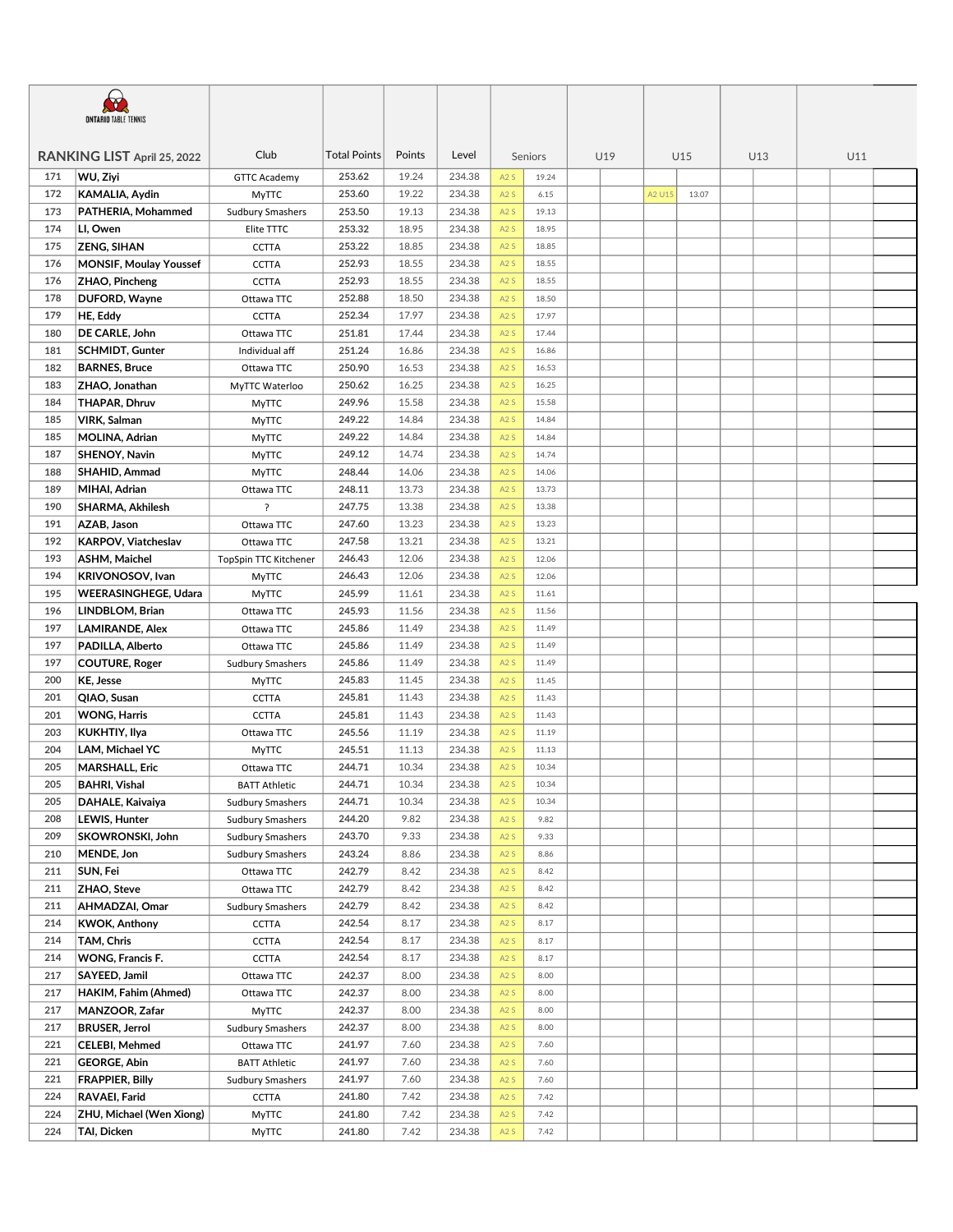| <b>ONTARIO TABLE TENNIS</b> |                                     |                         |                  |                 |                |     |         |        |        |        |       |        |       |             |       |       |
|-----------------------------|-------------------------------------|-------------------------|------------------|-----------------|----------------|-----|---------|--------|--------|--------|-------|--------|-------|-------------|-------|-------|
|                             | RANKING LIST April 25, 2022         | Club                    | Total Points     | Points          | Level          |     | Seniors |        | U19    |        | U15   |        | U13   | U11         |       |       |
| 227                         | CELEN, Fuat                         | Ottawa TTC              | 241.59           | 7.22            | 234.38         | A2S | 7.22    |        |        |        |       |        |       |             |       |       |
| 227                         | <b>COUTURE, Luc</b>                 | <b>Sudbury Smashers</b> | 241.59           | 7.22            | 234.38         | A2S | 7.22    |        |        |        |       |        |       |             |       |       |
| 229                         | LAPENSEE, Todd                      | <b>Sudbury Smashers</b> | 241.23           | 6.86            | 234.38         | A2S | 6.86    |        |        |        |       |        |       |             |       |       |
| 229                         | GALOUMIAN, Vahan                    | Ottawa TTC              | 241.23           | 6.86            | 234.38         | A2S | 6.86    |        |        |        |       |        |       |             |       |       |
| 229                         | SUNDRAM, Sanjay                     | Ottawa TTC              | 241.23           | 6.86            | 234.38         | A2S | 6.86    |        |        |        |       |        |       |             |       |       |
| 232                         | PADDAGS, Helmut                     | Individual aff          | 241.06           | 6.69            | 234.38         | A2S | 6.69    |        |        |        |       |        |       |             |       |       |
| 233                         | HAKIM, Ahmad Qawim                  | Ottawa TTC              | 240.89           | 6.51            | 234.38         | A2S | 6.51    |        |        |        |       |        |       |             |       |       |
| 233                         | DIXON, Ben                          | Ottawa TTC              | 240.89           | 6.51            | 234.38         | A2S | 6.51    |        |        |        |       |        |       |             |       |       |
| 233                         | <b>LAPENSEE, Eric</b>               | <b>Sudbury Smashers</b> | 240.89           | 6.51            | 234.38         | A2S | 6.51    |        |        |        |       |        |       |             |       |       |
| 236                         | SOBHANIEH, Vahid                    | Ottawa TTC              | 240.56           | 6.19            | 234.38         | A2S | 6.19    |        |        |        |       |        |       |             |       |       |
| 236                         | LUMA, Sam                           | Ottawa TTC              | 240.56           | 6.19            | 234.38         | A2S | 6.19    |        |        |        |       |        |       |             |       |       |
| 236                         | KAWA, Jerome                        | Champlain TTC Ottawa    | 240.56           | 6.19            | 234.38         | A2S | 6.19    |        |        |        |       |        |       |             |       |       |
| 236                         | GLAOU, Ulrich                       | <b>Sudbury Smashers</b> | 240.56           | 6.19            | 234.38         | A2S | 6.19    |        |        |        |       |        |       |             |       |       |
| 240                         | <b>ARCHER, Daniel</b>               | Ottawa TTC              | 240.25           | 5.88            | 234.38         | A2S | 5.88    |        |        |        |       |        |       |             |       |       |
| 240                         | <b>MACBURNIE, Mike</b>              | <b>Sudbury Smashers</b> | 240.25           | 5.88            | 234.38         | A2S | 5.88    |        |        |        |       |        |       |             |       |       |
| 242                         | <b>MENDE, Howie</b>                 | <b>Sudbury Smashers</b> | 239.96           | 5.59            | 234.38         | A2S | 5.59    |        |        |        |       |        |       |             |       |       |
| 243                         | CUI, Wei                            | Ottawa TTC              | 239.68           | 5.31            | 234.38         | A2S | 5.31    |        |        |        |       |        |       |             |       |       |
| 243                         | <b>COUTURE, Roch</b>                | <b>Sudbury Smashers</b> | 239.68           | 5.31            | 234.38         | A2S | 5.31    |        |        |        |       |        |       |             |       |       |
| 245                         | <b>FRAPPIER, Elliot</b>             | <b>Sudbury Smashers</b> | 239.42           | 5.04            | 234.38         | A2S | 5.04    |        |        |        |       |        |       |             |       |       |
| 246                         | <b>SHAHEEN, Ahmed</b>               | Individual aff          | 239.30           | 4.92            | 234.38         | A2S | 4.92    |        |        |        |       |        |       |             |       |       |
| 247                         | <b>FUNG, Steve</b>                  | <b>CCTTA</b>            | 239.27           | 4.90            | 234.38         | A2S | 4.90    |        |        |        |       |        |       |             |       |       |
| 248                         | <b>HENG, Jee Chiong</b>             | Ottawa TTC              | 238.92           | 4.55            | 234.38         | A2S | 4.55    |        |        |        |       |        |       |             |       |       |
| 249                         | <b>BLACKBURN, Stuart</b>            | Ottawa TTC              | 238.70           | 4.32            | 234.38         | A2S | 4.32    |        |        |        |       |        |       |             |       |       |
| 250                         | <b>ZHAO, Yuanming</b>               | Ottawa TTC              | 238.48           | 4.11            | 234.38         | A2S | 4.11    |        |        |        |       |        |       |             |       |       |
| 251                         |                                     |                         | 238.09           | 3.71            | 234.38         | A2S | 3.71    |        |        |        |       |        |       |             |       |       |
| 252                         | PENG, Peter                         | <b>MyTTC</b>            | 236.01           | 1.63            | 234.38         | A2S | 1.63    |        |        |        |       |        |       |             |       |       |
| 253                         | YU, Yuk Kee<br><b>WANG, Matthew</b> | <b>CCTTA</b>            | 235.61           | 1.23            | 234.38         | A2S | 1.23    |        |        |        |       |        |       |             |       |       |
|                             |                                     | <b>MyTTC</b>            |                  | 119.59          | 58.59          |     |         |        | 80.31  |        | 39.28 |        |       |             |       |       |
| 254                         | THOI, Chak Fung Matthieu            | Elite TTTC              | 178.19           |                 |                |     |         | A2 U19 |        | A1 U15 |       |        |       |             |       |       |
| 255<br>256                  | <b>XU, Victor</b>                   | Geng TTA                | 162.52<br>120.01 | 139.85<br>61.42 | 22.66<br>58.59 |     |         | 41 U19 | 139.85 |        |       |        |       |             |       |       |
|                             | SU, Joshua                          | Geng TTA                |                  |                 |                |     |         |        |        |        |       | P U13  | 36.11 | P U11       | 25.31 | 29.30 |
| 257                         | <b>WU, Morgan</b>                   | <b>CCTTA</b>            | 119.48           | 89.04           | 30.44          |     |         | A2 U19 | 89.04  |        |       |        |       |             |       |       |
| 258                         | CUI, Clark                          | <b>MyTTC</b>            | 105.97           | 76.67           | 29.30          |     |         |        |        |        |       | A1 U13 | 10.90 | <b>PU11</b> | 65.77 | 29.30 |
| 259                         | <b>KANJI, Xavier</b>                | Individual aff          | 99.32            | 70.03           | 29.30          |     |         |        |        | A2 U15 | 15.99 | A2 U13 | 19.34 | A1 U1:      | 34.69 | 14.65 |
| 260                         | QIU, Jack                           | True North TTC          | 92.95            | 63.65           | 29.30          |     |         |        |        |        |       | A1 U13 | 63.65 |             |       |       |
| 261                         | JAIN, Veer                          | <b>BATT Athletic</b>    | 73.00            | 65.80           | 7.20           |     |         | A2 U19 | 65.80  |        |       |        |       |             |       |       |
| 262                         | SHAH, Kahn                          | <b>BATT Athletic</b>    | 72.28            | 65.44           | 6.84           |     |         | 42 U19 | 65.44  |        |       |        |       |             |       |       |
| 262                         | ZHU, Matthew                        | Geng TTA                | 72.28            | 65.44           | 6.84           |     |         | A2 U19 | 65.44  |        |       |        |       |             |       |       |
| 264                         | LUO, Ming                           | <b>CCTTA</b>            | 71.93            | 65.26           | 6.67           |     |         | A2 U19 | 65.26  |        |       |        |       |             |       |       |
| 265                         | LIN, Scott                          | <b>MyTTC</b>            | 63.71            | 34.41           | 29.30          |     |         |        |        |        |       | A1 U13 | 34.41 |             |       |       |
| 266                         | <b>DENG, Kevin</b>                  | <b>GTTC Academy</b>     | 61.61            | 60.10           | 1.51           |     |         | A2 U19 | 60.10  |        |       |        |       |             |       |       |
| 267                         | ZHANG, Kingsley                     | Individual aff          | 55.78            | 26.48           | 29.30          |     |         |        |        | A2 U15 | 4.56  | A2 U13 | 2.28  | A1 U11      | 19.64 | 14.65 |
| 268                         | HUU NGUYEN, Nguyen                  | Individual aff          | 54.75            | 25.45           | 29.30          |     |         |        |        |        |       | A1 U13 | 25.45 |             |       |       |
| 269                         | CHUNG, Hayden                       | <b>CCTTA</b>            | 44.30            | 29.65           | 14.65          |     |         |        |        |        |       | A2 U13 | 4.44  | A1 U11      | 25.21 | 14.65 |
| 270                         | <b>WONG, Yu Kiu</b>                 | <b>GTTC Academy</b>     | 43.05            | 13.75           | 29.30          |     |         |        |        | A2 U15 | 13.75 |        |       |             |       |       |
| 271                         | <b>YUAN, Jermey</b>                 | Geng TTA                | 39.25            | 9.96            | 29.30          |     |         |        |        |        |       | A1 U13 | 9.96  |             |       |       |
| 272                         | JIANG, William                      | <b>MyTTC</b>            | 36.08            | 21.43           | 14.65          |     |         |        |        |        |       |        |       | A1 U11      | 21.43 | 14.65 |
| 273                         | HU, Dennis                          | Geng TTA                | 34.32            | 5.03            | 29.30          |     |         |        |        |        |       | A1 U13 | 5.03  |             |       |       |
| 273                         | YIN, Jiayou                         | <b>CCTTA</b>            | 34.32            | 5.03            | 29.30          |     |         |        |        |        |       | A1 U13 | 5.03  |             |       |       |
| 275                         | KASHYAP, Andrudh                    | <b>BATT Athletic</b>    | 34.10            | 4.80            | 29.30          |     |         |        |        | A2 U15 | 4.80  |        |       |             |       |       |
| 276                         | DI CIOCCO, Matteo                   | LONDON SC TTC           | 33.74            | 4.44            | 29.30          |     |         |        |        | A2 U15 | 4.44  |        |       |             |       |       |
| 277                         | YANG, Denis                         | <b>GTTC Academy</b>     | 33.19            | 18.55           | 14.65          |     |         |        |        |        |       |        |       | A1 U11      | 18.55 | 14.65 |
| 278                         | HUANG, Wanwei Evan                  | MyTTC                   | 29.57            | 14.92           | 14.65          |     |         |        |        |        |       |        |       | A1 U11      | 14.92 | 14.65 |
| 279                         | HARI KISHORE, Krrish                | <b>MyTTC</b>            | 29.37            | 14.72           | 14.65          |     |         |        |        |        |       |        |       | A1 U11      | 14.72 | 14.65 |
| 280                         | LIU, Andy                           | Geng TTA                | 26.76            | 12.11           | 14.65          |     |         |        |        |        |       | A2 U13 | 12.11 |             |       |       |
| 281                         | ZHOU, Eugene                        | <b>MyTTC</b>            | 26.74            | 12.09           | 14.65          |     |         |        |        |        |       |        |       | A1 U11      | 12.09 | 14.65 |
| 282                         | WANG, Joseph                        | Geng TTA                | 25.75            | 11.10           | 14.65          |     |         |        |        |        |       | A2 U13 | 11.10 |             |       |       |